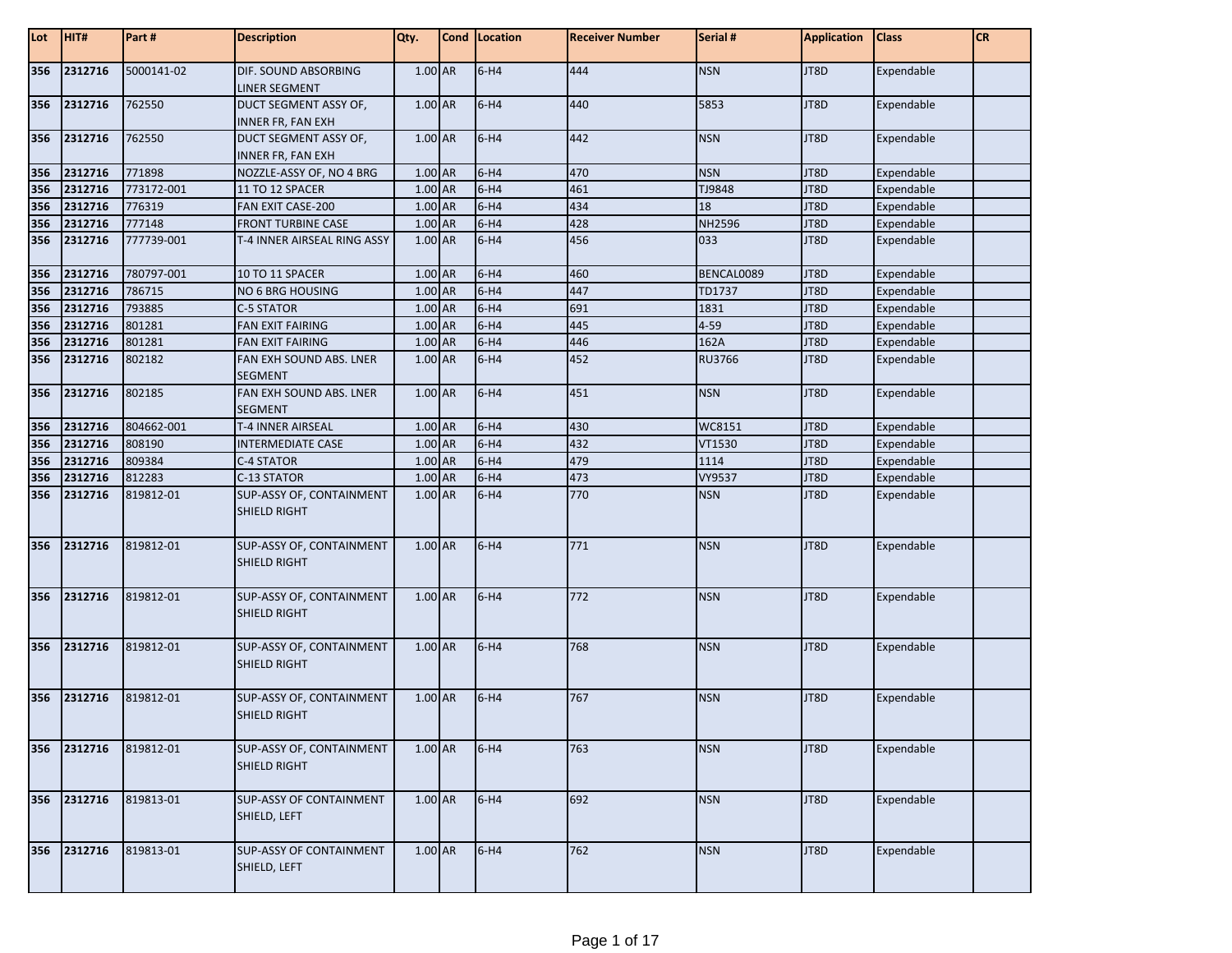| Lot | HIT#        | Part#       | <b>Description</b>                                        | Qty.    | Cond   Location | <b>Receiver Number</b> | Serial #          | <b>Application</b> | <b>Class</b>      | <b>CR</b> |
|-----|-------------|-------------|-----------------------------------------------------------|---------|-----------------|------------------------|-------------------|--------------------|-------------------|-----------|
| 356 | 2312716     | 819813-01   | <b>SUP-ASSY OF CONTAINMENT</b><br>SHIELD, LEFT            | 1.00 AR | $6-H4$          | 764                    | <b>NSN</b>        | JT8D               | Expendable        |           |
| 356 | 2312716     | 819813-01   | <b>SUP-ASSY OF CONTAINMENT</b><br>SHIELD, LEFT            | 1.00 AR | $6-H4$          | 765                    | <b>NSN</b>        | JT8D               | Expendable        |           |
| 356 | 2312716     | 819813-01   | <b>SUP-ASSY OF CONTAINMENT</b><br>SHIELD, LEFT            | 1.00 AR | $6-H4$          | 766                    | <b>NSN</b>        | JT8D               | Expendable        |           |
| 356 | 2312716     | 819813-01   | <b>SUP-ASSY OF CONTAINMENT</b><br>SHIELD, LEFT            | 1.00 AR | $6-H4$          | 769                    | <b>NSN</b>        | JT8D               | Expendable        |           |
| 356 | 2312716     | 819814-01   | SHIELD-ASSY OF,<br>CONTAINMENT, HPT CASE,<br><b>UPPER</b> | 1.00 AR | $6-H4$          | 478                    | BKLBDA7496        | JT8D               | Expendable        |           |
| 356 | 2312716     | 819816-01   | SHIELD-ASSY OF,<br>CONTAINMENT, HPT CASE,<br><b>LWR</b>   | 1.00 AR | $6-H4$          | 477                    | <b>BKLBC97013</b> | JT8D               | Expendable        |           |
| 356 | 2312716     | 821919      | 9 TO 10 SPACER                                            | 1.00 AR | $6-H4$          | 468                    | <b>TU9828</b>     | JT8D               | Expendable        |           |
| 356 | 2312716     | M2452       | T-2 OUTER AIRSEAL RING                                    | 1.00 AR | $6-H4$          | 455                    | 3S1768            | JT8D               | Expendable        |           |
| 357 | 2312717     | 5000073-021 | C-13 STATOR                                               | 1.00 AR | $6-H5$          | 1018                   | MH5470            | JT8D               | Expendable        |           |
| 357 | 2312717     | 5000073-021 | C-13 STATOR                                               | 1.00 AR | $6-H5$          | 1019                   | NH9709            | JT8D               | Expendable        |           |
| 357 | 2312717     | 5005766-01  | AIRSEAL, C-7                                              | 1.00 AR | $6-H5$          | 422                    | <b>NSN</b>        | JT8D               | Expendable        |           |
| 357 | 2312717     | 5005889-101 | C-9 STATOR                                                | 1.00 AR | $6-H5$          | 1020                   | TV2481            | JT8D               | Expendable        |           |
| 357 | 2312717     | 735884-003  | CC OUTLET DUCT ASSY                                       | 1.00 AR | $6-H5$          | 1022                   | 8227              | JT8D               | Expendable        |           |
| 357 | 2312717     | 767448-001  | <b>HPC REAR HUB</b>                                       | 1.00 AR | $6-H5$          | 1023                   | N62431            | JT8D               | Expendable        |           |
| 357 | 2312717     | 773170-001  | 10 TO 11 SPACER                                           | 1.00 AR | $6-H5$          | 1024                   | B250AA0192        | JT8D               | Expendable        |           |
| 357 | 2312717     | 773172-001  | 11 TO 12 SPACER                                           | 1.00 AR | $6-H5$          | 1025                   | <b>NSN</b>        | JT8D               | Expendable        |           |
| 357 | 2312717     | 773172-001  | 11 TO 12 SPACER                                           | 1.00 AR | $6-H5$          | 1026                   | GU9339            | JT8D               | Expendable        |           |
| 357 | 2312717     | 777915      | FRONT COMP. SOUND                                         | 1.00 AR | $6-H5$          | 1028                   | 90D1              | JT8D               | Expendable        |           |
|     |             |             | ABSORB. LINER ASSY                                        |         |                 |                        |                   |                    |                   |           |
| 357 | 2312717     | 778944      | C-3 CASE                                                  | 1.00 AR | $6-H5$          | 1029                   | 5G3054            | JT8D               | Expendable        |           |
| 357 | 2312717     | 780608      | DIFF CASE ASSY                                            | 1.00 AR | $6-H5$          | 1031                   | PH4578            | JT8D               | Expendable        |           |
| 357 | 2312717     | 788929      | DUCT, FAN EXHAUST OUTER                                   | 1.00 AR | $6-H5$          | 1030                   | NE1197            | JT8D               | Expendable        |           |
| 357 | 2312717     | 798155-001  | T-2 INNER AIRSEAL                                         | 1.00 AR | $6-H5$          | 1032                   | UG7412            | JT8D               | Expendable        |           |
| 357 | 2312717     | 800398      | DUCT-ASSY OF, AIR, COOLING,<br>TURB ROTOR, 1STG           | 1.00 AR | $6-H5$          | 429                    | RG1792            | JT8D               | Expendable        |           |
|     | 357 2312717 | 800398      | DUCT-ASSY OF, AIR, COOLING,<br>TURB ROTOR, 1STG           | 1.00 AR | $6-H5$          | 433                    | NSN               | JT8D               | <b>Expendable</b> |           |
|     | 357 2312717 | 801334      | DUCT-ASSY OF, AIR, COOLING,<br>TURB ROTOR, 1STG           | 1.00 AR | $6-H5$          | 436                    | 614               | JT8D               | Expendable        |           |
| 357 | 2312717     | 807728      | DUCT-ASSY OF, AIR, COOLING,<br>TURB ROTOR, 1STG           | 1.00 AR | $6-H5$          | 437                    | 174               | JT8D               | Expendable        |           |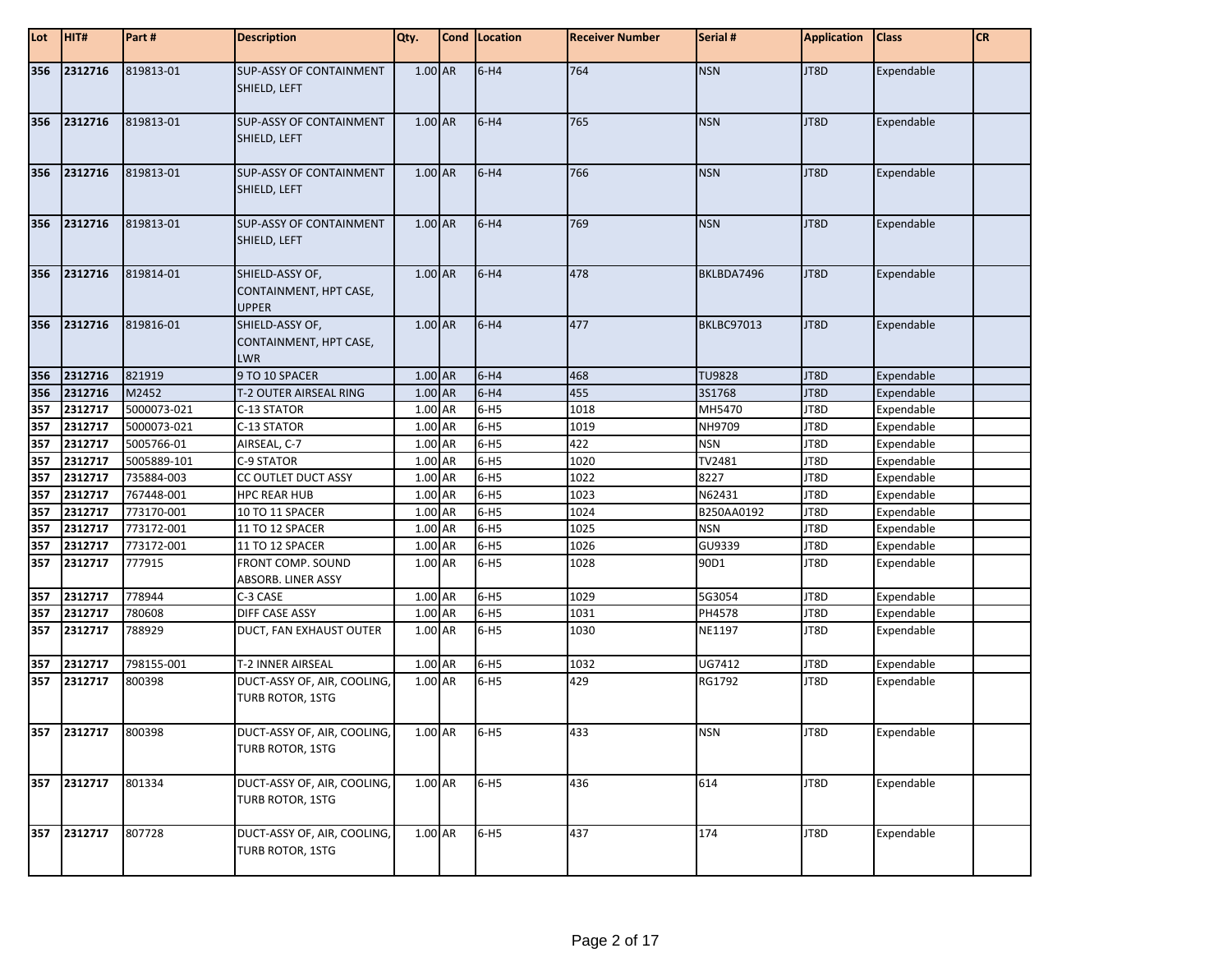| Lot | HIT#    | Part#      | <b>Description</b>                              | Qty.      | Cond Location | <b>Receiver Number</b> | Serial #      | <b>Application</b> | <b>Class</b> | CR |
|-----|---------|------------|-------------------------------------------------|-----------|---------------|------------------------|---------------|--------------------|--------------|----|
| 357 | 2312717 | 807728     | DUCT-ASSY OF, AIR, COOLING,<br>TURB ROTOR, 1STG | 1.00 AR   | $6-H5$        | 441                    | <b>NSN</b>    | JT8D               | Expendable   |    |
| 357 | 2312717 | 808636-001 | <b>REAR TURBINE CASE</b>                        | 1.00 AR   | $6-H5$        | 426                    | UV5890        | JT8D               | Expendable   |    |
| 357 | 2312717 | 815027-01  | T-2 INNER AIRSEAL RING ASSY                     | 1.00 AR   | $6-H5$        | 454                    | 396JT87N      | JT8D               | Expendable   |    |
| 357 | 2312717 | 815556     | CC OUTER FRONT CASE                             | $1.00$ AR | $6-H5$        | 1033                   | BJNBAL7717    | JT8D               | Expendable   |    |
| 357 | 2312717 | 821914     | 7 TO 8 SPACER                                   | 1.00 AR   | $6-H5$        | 1034                   | BENCAU3986    | JT8D               | Expendable   |    |
| 357 | 2312717 | PX777739   | RING AIR SEAL T-4                               | 1.00 AR   | $6-H5$        | 459                    | 1427-T        | JT8D               | Expendable   |    |
| 358 | 2312718 | 318178     | NO 4 BRG OUT. RACE RTNG<br><b>NUT</b>           | 1.00 AR   | $6-11$        | 1837                   | <b>NSN</b>    | JT8D               | Expendable   |    |
| 358 | 2312718 | 453779     | NO 4 BRG INN. RACE RTNG<br><b>NUT</b>           | 1.00 AR   | $6-11$        | 1838                   | <b>NSN</b>    | JT8D               | Expendable   |    |
| 358 | 2312718 | 454225     | NUTS, HPC TIEROD                                | 12.00 AR  | $6-11$        | 2708                   |               | JT8D               | Expendable   |    |
| 358 | 2312718 | 454225     | <b>NUTS, HPC TIEROD</b>                         | 11.00 AR  | $6-11$        | ESN-717497             |               | JT8D               | Expendable   |    |
| 358 | 2312718 | 466420     | NO 4-5 BRG PUMP DR SPUR<br><b>GEAR</b>          | 1.00 AR   | $6 - 11$      | 1839                   | 2151          | JT8D               | Expendable   |    |
| 358 | 2312718 | 492746     | T-1 TIEROD NUTS                                 | 18.00 AR  | $6-11$        | ESN-717440             |               | JT8D               | Expendable   |    |
| 358 | 2312718 | 5000916-01 | 1 STG BLADES LOCK                               | 1.00 AR   | $6-11$        | ESN-717440             | N/A           | JT8D               | Expendable   |    |
| 358 | 2312718 | 5000916-01 | <b>1 STG BLADES LOCK</b>                        | 1.00 AR   | $6-11$        | ESN-717497             | <b>NSN</b>    | JT8D               | Expendable   |    |
| 358 | 2312718 | 5004021-01 | NO 4 BRG AIR SEAL                               | 1.00 AR   | $6-11$        | 2105                   | <b>NSN</b>    | JT8D               | Expendable   |    |
| 358 | 2312718 | 5004021-01 | NO 4 BRG AIR SEAL                               | 1.00 AR   | $6-11$        | 2107                   | <b>NSN</b>    | JT8D               | Expendable   |    |
| 358 | 2312718 | 5005669-01 | PLATE-BLADE RTNG, TURB<br>1STG                  | 1.00 AR   | $6 - 11$      | ESN-717440             | NG8715        | JT8D               | Expendable   |    |
| 358 | 2312718 | 5005669-01 | PLATE-BLADE RTNG, TURB<br>1STG                  | 1.00 AR   | $6 - 11$      | ESN-717440             | NG8394        | JT8D               | Expendable   |    |
| 358 | 2312718 | 5005669-01 | PLATE-BLADE RTNG, TURB<br>1STG                  | 1.00 AR   | $6 - 11$      | ESN-717440             | <b>NG8802</b> | JT8D               | Expendable   |    |
| 358 | 2312718 | 5005669-01 | PLATE-BLADE RTNG, TURB<br>1STG                  | 1.00 AR   | $6-11$        | ESN-717440             | PN4433        | JT8D               | Expendable   |    |
| 358 | 2312718 | 5005669-01 | PLATE-BLADE RTNG, TURB<br>1STG                  | 1.00 AR   | $6 - 11$      | ESN-717440             | NG8145        | JT8D               | Expendable   |    |
| 358 | 2312718 | 5005669-01 | PLATE-BLADE RTNG, TURB<br>1STG                  | 1.00 AR   | $6-11$        | ESN-717440             | NG3392        | JT8D               | Expendable   |    |
| 358 | 2312718 | 5005669-01 | PLATE-BLADE RTNG, TURB<br>1STG                  | 1.00 AR   | $6 - 11$      | ESN-717440             | PN4877        | JT8D               | Expendable   |    |
| 358 | 2312718 | 5005669-01 | PLATE-BLADE RTNG, TURB<br>1STG                  | 1.00 AR   | $6-11$        | ESN-717440             | NG8147        | JT8D               | Expendable   |    |
| 358 | 2312718 | 5005669-01 | PLATE-BLADE RTNG, TURB<br>1STG                  | $1.00$ AR | $6-11$        | ESN-717440             | <b>NG8142</b> | JT8D               | Expendable   |    |
| 358 | 2312718 | 5005669-01 | PLATE-BLADE RTNG, TURB<br>1STG                  | 1.00 AR   | $6-11$        | ESN-717440             | <b>NG8806</b> | JT8D               | Expendable   |    |
| 358 | 2312718 | 521874     | <b>GEARSHAFT- SPUR,</b><br><b>TACHOMETER DR</b> | 1.00 AR   | $6-11$        | 2054                   | <b>NSN</b>    | JT8D               | Expendable   |    |
| 358 | 2312718 | 525961     | <b>SPACER SEAL</b>                              | 1.00 AR   | $6-11$        | 2058                   | $TA-4$        | JT8D               | Expendable   |    |
| 358 | 2312718 | 525962     | SPACER-SEAL                                     | 1.00 AR   | $6 - 11$      | 2073                   | <b>NSN</b>    | JT8D               | Expendable   |    |
| 358 | 2312718 | 538946     | LOCK-NO 4 1/2 BRG                               | 1.00 AR   | $6 - 11$      | 2074                   | <b>NSN</b>    | JT8D               | Expendable   |    |
| 358 | 2312718 | 544858     | TUBE ASSY OF, SCAV, #4 BRG                      | 1.00 AR   | $6 - 11$      | 2075                   | <b>NSN</b>    | JT8D               | Expendable   |    |
|     |         |            | <b>INR, INTERNAL</b>                            |           |               |                        |               |                    |              |    |
| 358 | 2312718 | 648539     | LOWER TOWER SHAFT BRG                           | $1.00$ AR | $6-11$        | 2564                   | A2327         | JT8D               | Expendable   |    |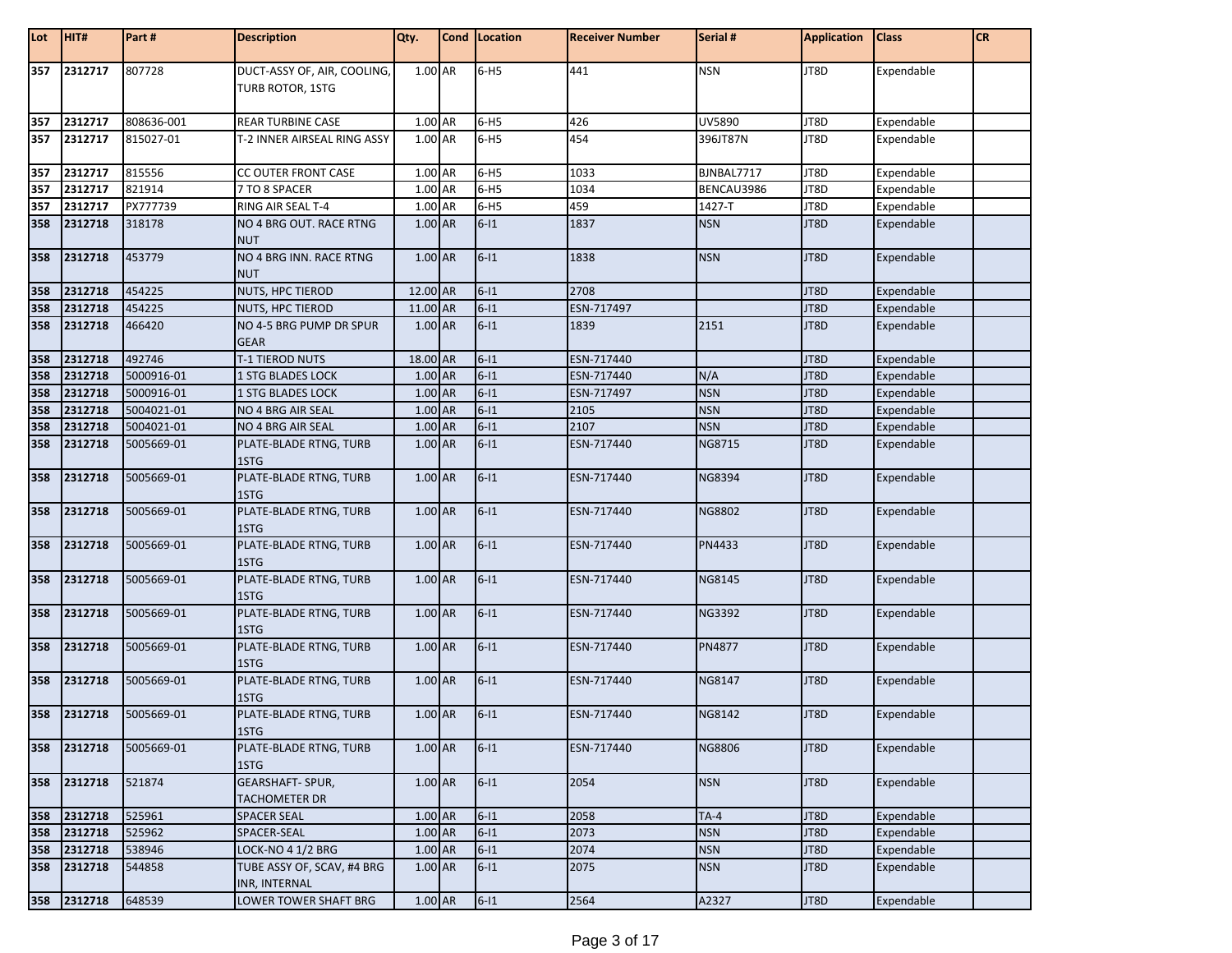| Lot        | HIT#               | Part#            | <b>Description</b>                                   | Qty.                 |              | Cond Location    | <b>Receiver Number</b> | Serial #   | <b>Application</b> | <b>Class</b>             | CR |
|------------|--------------------|------------------|------------------------------------------------------|----------------------|--------------|------------------|------------------------|------------|--------------------|--------------------------|----|
| 358        | 2312718            | 695501           | TIERODS, HPC                                         | 12.00 AR             |              | $6 - 11$         | 2022                   |            | JT8D               | Expendable               |    |
| 358        | 2312718            | 695501           | TIERODS, HPC                                         | 12.00 AR             |              | $6-11$           | 2023                   |            | JT8D               | Expendable               |    |
| 358        | 2312718            | 695501           | TIERODS, HPC                                         | 12.00 AR             |              | $6-11$           | 2024                   |            | JT8D               | Expendable               |    |
| 358        | 2312718            | 695501           | TIERODS, HPC                                         | 12.00 AR             |              | $6 - 11$         | 2025                   |            | JT8D               | Expendable               |    |
| 358        | 2312718            | 695501           | TIERODS, HPC                                         | 12.00 AR             |              | $6-11$           | 2026                   |            | JT8D               | Expendable               |    |
| 358        | 2312718            | 695501           | TIERODS, HPC                                         | 12.00 AR             |              | $6-11$           | 2027                   |            | JT8D               | Expendable               |    |
| 358        | 2312718            | 695501           | TIERODS, HPC                                         | 12.00 R              |              | $6-11$           | 2716                   |            | JT8D               | Expendable               |    |
| 358        | 2312718            | 695501           | TIERODS, HPC                                         | 11.00 AR             |              | $6-11$           | ESN-717497             |            | JT8D               | Expendable               |    |
| 358        | 2312718            | 695501           | TIERODS, HPC                                         | 1.00 AR              |              | $6-11$           | ESN-717497             |            | JT8D               | Expendable               |    |
| 358        | 2312718            | 738185           | <b>UPPER TOWER SHAFT BRG</b>                         | 1.00 AR              |              | $6 - 11$         | 2455                   | J2677      | JT8D               | Expendable               |    |
| 358        | 2312718            | 740260           | NUT-BRG RTNG, INTERNAL                               | 1.00 AR              |              | $6-11$           | 2563                   | <b>NSN</b> | JT8D               | Expendable               |    |
|            |                    |                  | <b>THD</b>                                           |                      |              |                  |                        |            |                    |                          |    |
| 358        | 2312718            | 758280           | NO 1 BRG SEAL SEAT                                   | $1.00$ AR            |              | $6-11$           | 2562                   | A3238      | JT8D               | Expendable               |    |
| 358        | 2312718            | 761940           | LPT TIERODS                                          | 16.00 AR             |              | $6-11$           | 2043                   |            | JT8D               | Expendable               |    |
| 358        | 2312718            | 761940           | <b>LPT TIERODS</b>                                   | 16.00 AR             |              | $6 - 11$         | 2044                   |            | JT8D               | Expendable               |    |
| 358        | 2312718            | 761940           | <b>LPT TIERODS</b>                                   | 16.00 AR             |              | $6-11$           | 2045                   |            | JT8D               | Expendable               |    |
| 358        | 2312718            | 761940           | <b>LPT TIERODS</b>                                   | 8.00 AR              |              | $6 - 11$         | 2046                   |            | JT8D               | Expendable               |    |
| 358<br>358 | 2312718<br>2312718 | 761940<br>761940 | <b>LPT TIERODS</b><br><b>LPT TIERODS</b>             | 16.00 AR<br>16.00 AR |              | $6-11$<br>$6-11$ | 2047<br>2048           |            | JT8D<br>JT8D       | Expendable               |    |
| 358        | 2312718            | 761940           | <b>LPT TIERODS</b>                                   | 9.00 AR              |              | $6-11$           | 2049                   |            | JT8D               | Expendable<br>Expendable |    |
| 358        | 2312718            | 761940           | <b>LPT TIERODS</b>                                   | 16.00 AR             |              | $6 - 11$         | ESN-717497             |            | JT8D               | Expendable               |    |
| 358        | 2312718            | 762472           | NO 2 AND 3 BRG OIL NOZZLE                            | 1.00 AR              |              | $6-11$           | 2437                   | <b>NSN</b> | JT8D               | Expendable               |    |
|            |                    |                  |                                                      |                      |              |                  |                        |            |                    |                          |    |
| 358        | 2312718            | 762486           | <b>NO 3 BRG HOUSING</b>                              | 1.00 AR              |              | $6-11$           | 2558                   | BCWKAJ0111 | JT8D               | Expendable               |    |
| 358        | 2312718            | 762514           | <b>BRACKET LC</b>                                    | 1.00 AR              |              | $6-11$           | 2552                   |            | JT8D               | Expendable               |    |
| 358        | 2312718            | 767454           | STOP NO 4 BRG DRAIN TUBE                             | 1.00 AR              |              | $6 - 11$         | 2559                   | <b>NSN</b> | JT8D               | Expendable               |    |
| 358        | 2312718            | 767455           | VALVE ASSY-AIR CHECK, NO 4<br><b>BEARING</b>         |                      | 1.00 AS IS   | $6-11$           | 2596                   | <b>NSN</b> | JT8D               | Rotable                  |    |
| 358        | 2312718            | 767455           | VALVE ASSY-AIR CHECK, NO 4<br><b>BEARING</b>         |                      | 1.00 AS IS   | $6 - 11$         | 2596                   | <b>NSN</b> | JT8D               | Rotable                  |    |
| 358        | 2312718            | 767455           | VALVE ASSY-AIR CHECK, NO 4<br><b>BEARING</b>         |                      | 1.00 AS IS   | $6-11$           | 2596                   | <b>NSN</b> | JT8D               | Rotable                  |    |
| 358        | 2312718            | 767455           | VALVE ASSY-AIR CHECK, NO 4<br><b>BEARING</b>         |                      | $1.00$ AS IS | $6 - 11$         | 2596                   | <b>NSN</b> | JT8D               | Rotable                  |    |
| 358        | 2312718            | 767455           | VALVE ASSY-AIR CHECK, NO 4<br><b>BEARING</b>         | 1.00 AR              |              | $6 - 11$         | 5562                   | 565        | JT8D               | Rotable                  |    |
| 358        | 2312718            | 771613           | NO 2 BRG SEAL SEAT                                   | 1.00 AR              |              | $6-11$           | 2444                   | PXM06469   | JT8D               | Expendable               |    |
| 358        | 2312718            | 771619           | SEAL-NO 2 BRG                                        | 1.00 AR              |              | $6 - 11$         | 2560                   | <b>NSN</b> | JT8D               | Expendable               |    |
| 358        | 2312718            | 771710           | DUCT-ASSY OF, FAN, COMB.<br><b>CHAMBER AND TURB.</b> | 1.00 AR              |              | $6 - 11$         | 2447                   |            | JT8D               | Expendable               |    |
| 358        | 2312718            | 771712           | PACKING HOLDER-FUEL<br><b>CONTROL PB TUBE</b>        | 1.00 AR              |              | $6-11$           | 2468                   | <b>NSN</b> | JT8D               | Expendable               |    |
| 358        | 2312718            | 771714           | <b>PACKING HOLDER-SPARK</b><br><b>IGNTR</b>          | 1.00 AR              |              | $6 - 11$         | 2438                   |            | JT8D               | Expendable               |    |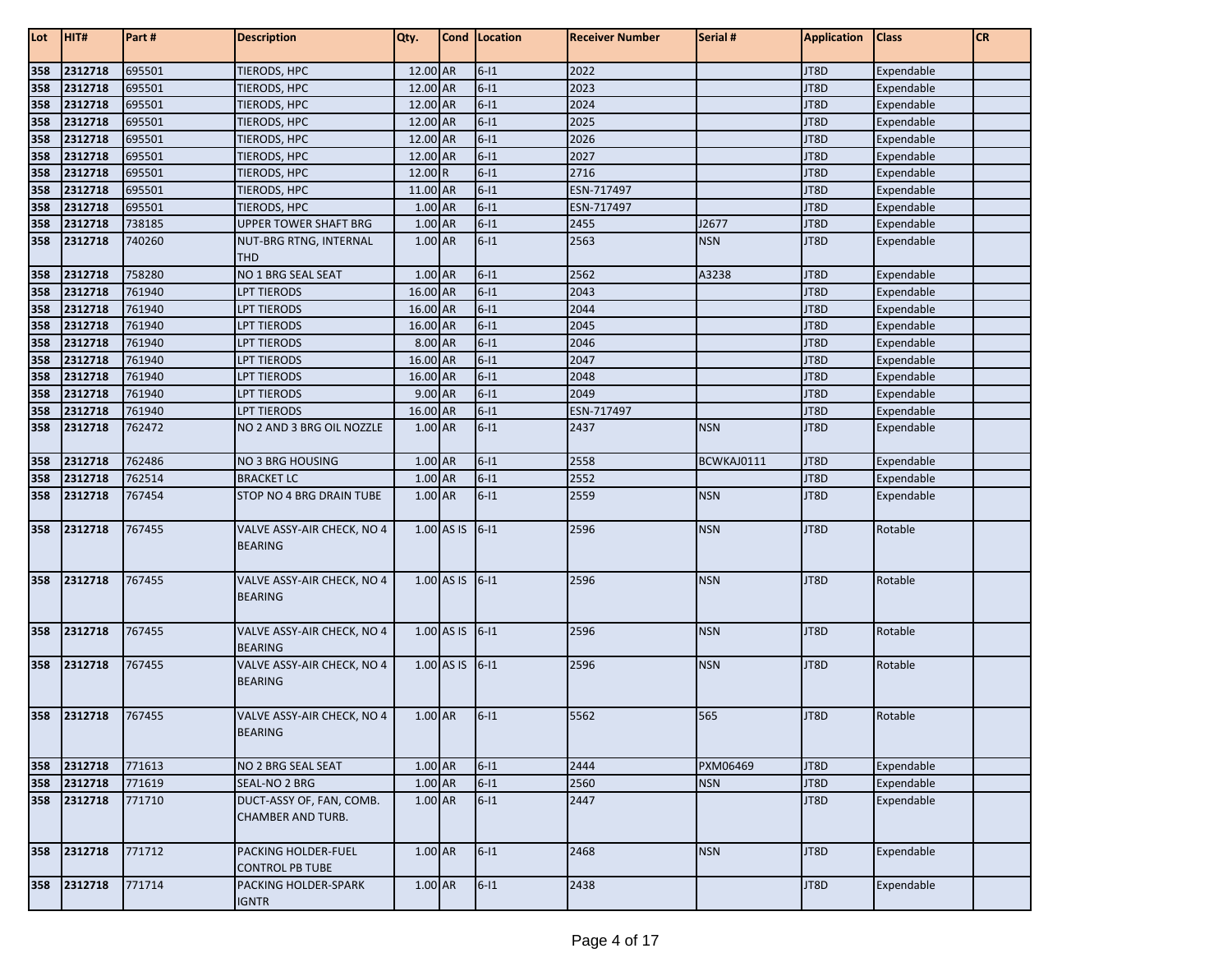| Lot | HIT#        | Part#  | <b>Description</b>                                      | Qty.      | Cond Location | <b>Receiver Number</b> | Serial #      | <b>Application</b> | <b>Class</b> | <b>CR</b> |
|-----|-------------|--------|---------------------------------------------------------|-----------|---------------|------------------------|---------------|--------------------|--------------|-----------|
| 358 | 2312718     | 772622 | REAR AIRBLEED MANIFOLD                                  | 1.00 AR   | $6-11$        | 863                    |               | JT8D               | Rotable      |           |
| 358 | 2312718     | 772626 | <b>TUBE TRANSFER, SHORT</b>                             | 2.00 AR   | $6-11$        | 864                    |               | JT8D               | Expendable   |           |
| 358 | 2312718     | 775986 | COVER-PACKING, 1 GROOVE                                 | 2.00 AR   | $6 - 11$      | 2579                   |               | JT8D               | Expendable   |           |
| 358 | 2312718     | 776542 | TUBE-ASSY OF, PRESS, NO<br>4/12 & NO 6 BRG REAR         | 1.00 AR   | $6 - 11$      | 3236                   | <b>NSN</b>    | JT8D               | Expendable   |           |
| 358 | 2312718     | 776542 | TUBE-ASSY OF, PRESS, NO<br>4/12 & NO 6 BRG REAR         | 1.00 AR   | $6-11$        | 3236                   | BSGCAH1137    | JT8D               | Expendable   |           |
| 358 | 2312718     | 777752 | <b>NO 6 BRG COVER</b>                                   | 1.00 AR   | $6-11$        | 2333                   | <b>NSN</b>    | JT8D               | Expendable   |           |
| 358 | 2312718     | 777762 | T-3 OAS SPACERS                                         | 3.00 AR   | $6-11$        | 2116                   |               | JT8D               | Expendable   |           |
| 358 | 2312718     | 777762 | T-3 OAS SPACERS                                         | 3.00 AR   | $6-11$        | 2208                   |               | JT8D               | Expendable   |           |
| 358 | 2312718     | 777762 | T-3 OAS SPACERS                                         | 3.00 AR   | $6-11$        | 2353                   |               | JT8D               | Expendable   |           |
| 358 | 2312718     | 777762 | T-3 OAS SPACERS                                         | 3.00 AR   | $6-11$        | 2355                   |               | JT8D               | Expendable   |           |
| 358 | 2312718     | 777762 | T-3 OAS SPACERS                                         | 3.00 AR   | $6-11$        | ESN-717497             |               | JT8D               | Expendable   |           |
| 358 | 2312718     | 777855 | HUB ASSY-TURB, STG 4                                    | 1.00 AR   | $6-11$        | 2115                   | R23294        | JT8D               | Expendable   |           |
| 358 | 2312718     | 777855 | HUB ASSY-TURB, STG 4                                    | 1.00 AR   | $6-11$        | 2330                   | R91445        | JT8D               | Expendable   |           |
| 358 | 2312718     | 777855 | HUB ASSY-TURB, STG 4                                    | 1.00 AR   | $6-11$        | 2368                   | <b>NSN</b>    | JT8D               | Expendable   |           |
| 358 | 2312718     | 777855 | HUB ASSY-TURB, STG 4                                    | $1.00$ AR | $6-11$        | 2369                   | T43597        | JT8D               | Expendable   |           |
| 358 | 2312718     | 777855 | HUB ASSY-TURB, STG 4                                    | 1.00 AR   | $6-11$        | 2370                   | S81125        | JT8D               | Expendable   |           |
| 358 | 2312718     | 777855 | HUB ASSY-TURB, STG 4                                    | 1.00 AR   | $6-11$        | 3002                   | N62500        | JT8D               | Expendable   |           |
| 358 | 2312718     | 779910 | <b>FAN EXHAUST STRUT</b>                                | 7.00 AR   | $6-11$        | 2453                   |               | JT8D               | Expendable   |           |
| 358 | 2312718     | 781291 | <b>COVER PLATE-ACCESS,</b><br>DIFFUSER FAN DUCT FAIRING | 1.00 AR   | $6-11$        | 2377                   | <b>NSN</b>    | JT8D               | Expendable   |           |
| 358 | 2312718     | 795072 | <b>GRBX DRIVE BEVEL GEAR</b>                            | 1.00 AR   | $6-11$        | 2122                   | CJ2567        | JT8D               | Expendable   |           |
| 358 | 2312718     | 795072 | <b>GRBX DRIVE BEVEL GEAR</b>                            | 1.00 AR   | $6 - 11$      | 2170                   | GZ6018        | JT8D               | Expendable   |           |
| 358 | 2312718     | 795072 | <b>GRBX DRIVE BEVEL GEAR</b>                            | 1.00 AR   | $6-11$        | 2411                   | <b>UM4579</b> | JT8D               | Expendable   |           |
| 358 | 2312718     | 795072 | <b>GRBX DRIVE BEVEL GEAR</b>                            | 1.00 AR   | $6-11$        | 2412                   | TZ1206        | JT8D               | Expendable   |           |
| 358 | 2312718     | 795072 | <b>GRBX DRIVE BEVEL GEAR</b>                            | 1.00 AR   | $6-11$        | 2413                   | LE6074        | JT8D               | Expendable   |           |
| 358 | 2312718     | 795072 | <b>GRBX DRIVE BEVEL GEAR</b>                            | 1.00 AR   | $6-11$        | 2414                   | <b>BK9739</b> | JT8D               | Expendable   |           |
| 358 | 2312718     | 795072 | <b>GRBX DRIVE BEVEL GEAR</b>                            | 1.00 AR   | $6-11$        | 2415                   | TE1436        | JT8D               | Expendable   |           |
| 358 | 2312718     | 798207 | C-7 BLADES                                              | 1.00 AR   | $6-11$        | 2442                   |               | JT8D               | Expendable   |           |
| 358 | 2312718     | 799216 | <b>TIEROD-FR COMPR</b>                                  | 24.00 AR  | $6-11$        | 2197                   |               | JT8D               | Expendable   |           |
| 358 | 2312718     | 799216 | TIEROD-FR COMPR                                         | 8.00 AR   | $6-11$        | 2434                   |               | JT8D               | Expendable   |           |
| 358 | 2312718     | 799216 | TIEROD-FR COMPR                                         | 23.00 AR  | $6-11$        | 2441                   |               | JT8D               | Expendable   |           |
| 358 | 2312718     | 799216 | <b>TIEROD-FR COMPR</b>                                  | 32.00 AR  | $6 - 11$      | 2446                   |               | JT8D               | Expendable   |           |
| 358 | 2312718     | 799216 | <b>TIEROD-FR COMPR</b>                                  | 32.00 AR  | $6 - 11$      | 2448                   |               | JT8D               | Expendable   |           |
| 358 | 2312718     | 799216 | <b>TIEROD-FR COMPR</b>                                  | 24.00 AR  | $6-11$        | 2449                   |               | JT8D               | Expendable   |           |
| 358 | 2312718     | 799216 | TIEROD-FR COMPR                                         | 32.00 AR  | $6-11$        | 2451                   |               | JT8D               | Expendable   |           |
| 358 | 2312718     | 799217 | <b>TIEROD-FR COMPR</b>                                  | 24.00 AR  | $6 - 11$      | 2452                   |               | JT8D               | Expendable   |           |
| 358 | 2312718     | 799217 | <b>TIEROD-FR COMPR</b>                                  | 24.00 AR  | $6-11$        | 2454                   |               | JT8D               | Expendable   |           |
|     | 358 2312718 | 799217 | TIEROD-FR COMPR                                         | 24.00 AR  | $6-11$        | 2456                   |               | JT8D               | Expendable   |           |
| 358 | 2312718     | 799217 | TIEROD-FR COMPR                                         | 24.00 AR  | $6-11$        | 2461                   |               | JT8D               | Expendable   |           |
| 358 | 2312718     | 799218 | <b>FRONT COMPRESSOR</b><br><b>TIERODS</b>               | 24.00 AR  | $6 - 11$      | 2458                   |               | JT8D               | Expendable   |           |
| 358 | 2312718     | 799218 | <b>FRONT COMPRESSOR</b><br><b>TIERODS</b>               | 24.00 AR  | $6 - 11$      | 2460                   |               | JT8D               | Expendable   |           |
| 358 | 2312718     | 799218 | <b>FRONT COMPRESSOR</b><br><b>TIERODS</b>               | 24.00 AR  | $6-11$        | 2477                   |               | JT8D               | Expendable   |           |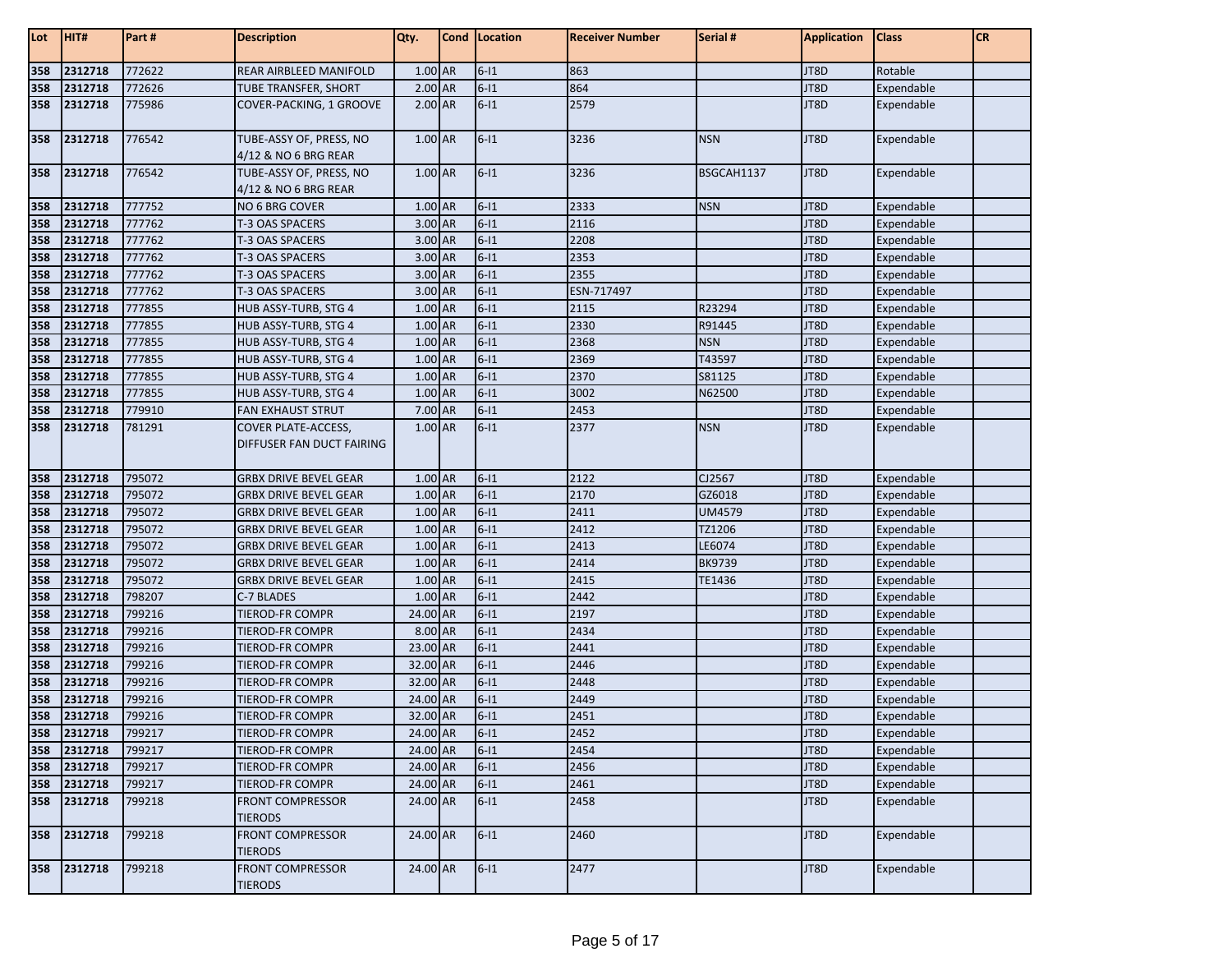| Lot | HIT#        | Part#      | <b>Description</b>                               | Qty.     |                 | Cond   Location | <b>Receiver Number</b> | Serial #   | <b>Application</b> | <b>Class</b> | <b>CR</b> |
|-----|-------------|------------|--------------------------------------------------|----------|-----------------|-----------------|------------------------|------------|--------------------|--------------|-----------|
| 358 | 2312718     | 799218     | <b>FRONT COMPRESSOR</b><br><b>TIERODS</b>        | 24.00 AR |                 | $6-11$          | 2478                   |            | JT8D               | Expendable   |           |
| 358 | 2312718     | 799218     | <b>FRONT COMPRESSOR</b><br><b>TIERODS</b>        | 24.00 AR |                 | $6-11$          | 2480                   |            | JT8D               | Expendable   |           |
| 358 | 2312718     | 799219     | TIEROD-FR COMPR                                  | 14.00 AR |                 | $6-11$          | 2484                   |            | JT8D               | Expendable   |           |
| 358 | 2312718     | 799219     | TIEROD-FR COMPR                                  | 13.00 AR |                 | $6-11$          | 2488                   |            | JT8D               | Expendable   |           |
| 358 | 2312718     | 799219     | TIEROD-FR COMPR                                  | 14.00 AR |                 | $6-11$          | 2492                   |            | JT8D               | Expendable   |           |
| 358 | 2312718     | 799219     | TIEROD-FR COMPR                                  | 14.00 AR |                 | $6-11$          | 2551                   |            | JT8D               | Expendable   |           |
| 358 | 2312718     | 799219     | TIEROD-FR COMPR                                  | 14.00 AR |                 | $6-11$          | 2555                   |            | JT8D               | Expendable   |           |
| 358 | 2312718     | 801744     | NO 2 BRG TURBINE SHAFT<br><b>COUPLING</b>        | 1.00 AR  |                 | $6-11$          | 2495                   | <b>NSN</b> | JT8D               | Expendable   |           |
| 358 | 2312718     | 801744     | NO 2 BRG TURBINE SHAFT<br><b>COUPLING</b>        | 1.00 AR  |                 | $6 - 11$        | 2496                   | <b>NSN</b> | JT8D               | Expendable   |           |
| 358 | 2312718     | 803255     | NO 4 BRG SEAL ASSY                               | 1.00 AR  |                 | $6 - 11$        | 2445                   | <b>NSN</b> | JT8D               | Expendable   |           |
| 358 | 2312718     | 803912     | PLATE-RTNG, NO 5 BRG                             | 1.00 AR  |                 | $6-11$          | 2557                   | <b>NSN</b> | JT8D               | Expendable   |           |
| 358 | 2312718     | 805005     | NO 4 BRG SEAL SEAT                               | 1.00 AR  |                 | $6-11$          | 2198                   | 105        | JT8D               | Expendable   |           |
| 358 | 2312718     | 808160     | <b>INSTRUMENTATION BOSS</b><br><b>COVER ASSY</b> | 1.00 AR  |                 | $6 - 11$        | 2550                   |            | JT8D               | Expendable   |           |
| 358 | 2312718     | 811685     | NO 5 BRG SEAL SEAT                               | 1.00 AR  |                 | $6-11$          | 2561                   | AV7688     | JT8D               | Expendable   |           |
| 358 | 2312718     | 815770     | <b>BEARING OPTION FRT SUPP</b>                   | 1.00 AR  |                 | $6-11$          | 2440                   | H583       | JT8D               | Expendable   |           |
| 358 | 2312718     | 836201-003 | <b>T-1 BLADES</b>                                | 5.00 AR  |                 | $6 - 11$        | 2443                   |            | JT8D               | Expendable   |           |
| 359 | 2312719     | 5000534-01 | TUBE-PRESSURE SENSING<br><b>FUEL CONTROL</b>     | 1.00 AR  |                 | $6 - 12$        | 813                    | <b>NSN</b> | JT8D               | Expendable   |           |
| 359 | 2312719     | 5000535-01 | TUBE-FUEL DRAIN                                  | 1.00 AR  |                 | $6-12$          | 814                    | <b>NSN</b> | JT8D               | Expendable   |           |
| 359 | 2312719     | 5000535-01 | TUBE-FUEL DRAIN                                  | 1.00 AR  |                 | $6-12$          | 815                    | <b>NSN</b> | JT8D               | Expendable   |           |
| 359 | 2312719     | 636985     | TUBE-ASSY OF, BRTHR, NO 4<br><b>BRG</b>          | 1.00 AR  |                 | $6 - 12$        | 817                    | <b>NSN</b> | JT8D               | Expendable   |           |
| 359 | 2312719     | 636985     | TUBE-ASSY OF, BRTHR, NO 4<br><b>BRG</b>          | 1.00 AR  |                 | $6 - 12$        | 818                    | <b>NSN</b> | JT8D               | Expendable   |           |
| 359 | 2312719     | 675546     | <b>GRBX DR BRG HOUSING</b>                       | 1.00 AR  |                 | $6-12$          | 819                    | A1063      | JT8D               | Expendable   |           |
| 359 | 2312719     | 734337     | TUBE-ASSY OF, NO 4 BRG,<br><b>INTERNAL</b>       | 2.00 AR  |                 | $6-12$          | 820                    |            | JT8D               | Expendable   |           |
| 359 | 2312719     | 738175     | <b>NO 5 BEARING</b>                              | 1.00 AR  |                 | $6-12$          | 821                    | 8787       | JT8D               | Expendable   |           |
| 359 | 2312719     | 738175     | NO 5 BEARING                                     | 1.00 AR  |                 | $6-12$          | 822                    | BGGUAL1335 | JT8D               | Expendable   |           |
| 359 | 2312719     | 761940     | LPT TIERODS                                      | 16.00 AR |                 | $6-12$          | 823                    |            | JT8D               | Expendable   |           |
| 359 | 2312719     | 761940     | LPT TIERODS                                      | 16.00 AR |                 | $6-12$          | 824                    |            | JT8D               | Expendable   |           |
| 359 | 2312719     | 772622     | REAR AIRBLEED MANIFOLD                           | 1.00 AR  |                 | $6-12$          | 862                    |            | JT8D               | Rotable      |           |
| 359 | 2312719     | 772626     | TUBE TRANSFER, SHORT                             | 1.00     | AR <sub>1</sub> | $6-12$          | 876                    |            | JT8D               | Expendable   |           |
| 359 | 2312719     | 772626     | TUBE TRANSFER, SHORT                             | 1.00 AR  |                 | $6-12$          | 877                    |            | JT8D               | Expendable   |           |
|     | 359 2312719 | 772626     | TUBE TRANSFER, SHORT                             | 1.00 AR  |                 | $6 - 12$        | 3316                   |            | JT8D               | Expendable   |           |
|     | 359 2312719 | 773169     | 9 TO 10 SPACER                                   | 1.00 AR  |                 | $6-12$          | 878                    | KU7393     | JT8D               | Expendable   |           |
|     | 359 2312719 | 775986     | COVER-PACKING, 1 GROOVE                          | 2.00 AR  |                 | $6-12$          | 879                    |            | JT8D               | Expendable   |           |
| 359 | 2312719     | 777848     | REAR COMP FAN DUCT FRONT<br><b>FAIRING</b>       | 1.00 AR  |                 | $6-12$          | 1052                   |            | JT8D               | Expendable   |           |
| 359 | 2312719     | 777848     | REAR COMP FAN DUCT FRONT<br><b>FAIRING</b>       | 1.00 AR  |                 | $6-12$          | 1055                   |            | JT8D               | Expendable   |           |
|     | 359 2312719 | 777941     | FRONT AIRBLEED MANIFOLD                          | 1.00 AR  |                 | $6 - 12$        | 1058                   | <b>NSN</b> | JT8D               | Rotable      |           |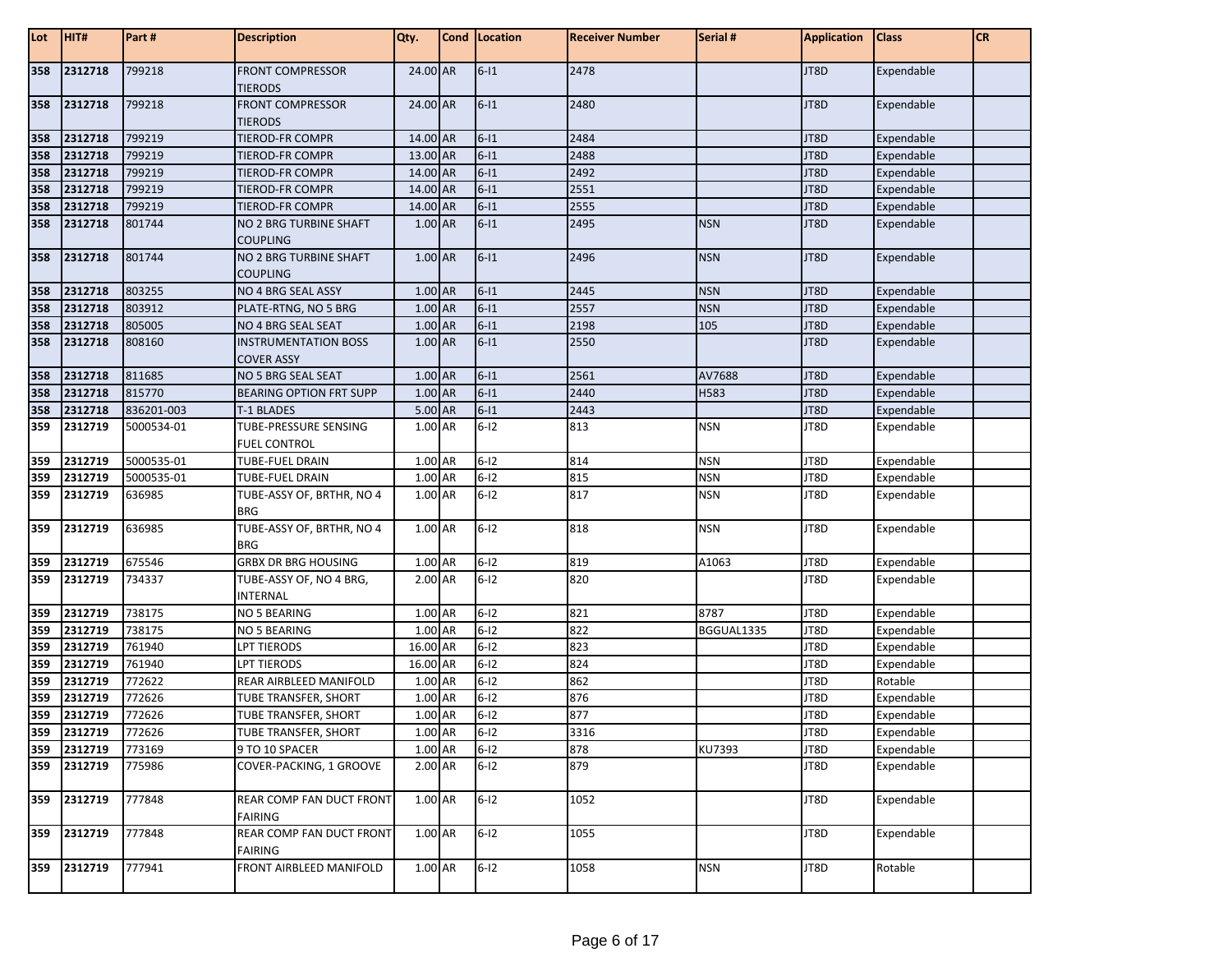| Lot        | HIT#        | Part#  | <b>Description</b>                         | Qty.               | Cond   Location  | <b>Receiver Number</b> | Serial #   | <b>Application</b> | <b>Class</b> | <b>CR</b> |
|------------|-------------|--------|--------------------------------------------|--------------------|------------------|------------------------|------------|--------------------|--------------|-----------|
| 359        | 2312719     | 777941 | FRONT AIRBLEED MANIFOLD                    | 1.00 AR            | $6 - 12$         | 1060                   | <b>NSN</b> | JT8D               | Rotable      |           |
|            |             |        |                                            |                    |                  |                        |            |                    |              |           |
| 359        | 2312719     | 777941 | FRONT AIRBLEED MANIFOLD                    | 1.00 AR            | $6 - 12$         | 1061                   | <b>NSN</b> | JT8D               | Rotable      |           |
| 359        | 2312719     | 778870 | <b>FRONT TURBINE CASE</b>                  | 1.00 AR            | $6-12$           | Initial Import         | SE9586     | JT8D               | Expendable   |           |
| 359        | 2312719     | 778870 | <b>FRONT TURBINE CASE</b>                  | 1.00 AR            | $6-12$           | 752                    | VT0771     | JT8D               | Expendable   |           |
| 359        | 2312719     | 782868 | SUPPORT-ASSY OF, TURB<br>STATOR            | 1.00 AR            | $6-12$           | 6346                   | 33963      | JT8D               | Expendable   |           |
| 359        | 2312719     | 792704 | COVER-ASSY OF, BOSS INSTM                  | 2.00 AR            | $6-12$           | 1066                   |            | JT8D               | Expendable   |           |
| 359        | 2312719     | 801846 | SHIELD-ASSY OF, NO 4 BRG                   | 1.00 AR            | $6-12$           | 1109                   | <b>NSN</b> | JT8D               | Expendable   |           |
| 359        | 2312719     | 801846 | SHIELD-ASSY OF, NO 4 BRG                   | 1.00 AR            | $6-12$           | 1110                   | <b>NSN</b> | JT8D               | Expendable   |           |
| 359        | 2312719     | 801847 | SHIELD-ASSY OF, HEAT, NO 4                 | 1.00 AR            | $6 - 12$         | 945                    | <b>NSN</b> | JT8D               | Expendable   |           |
|            |             |        | <b>BRG</b>                                 |                    |                  |                        |            |                    |              |           |
| 359        | 2312719     | 801847 | SHIELD-ASSY OF, HEAT, NO 4<br><b>BRG</b>   | 1.00 AR            | $6-12$           | 946                    | <b>NSN</b> | JT8D               | Expendable   |           |
| 359        | 2312719     | 801847 | SHIELD-ASSY OF, HEAT, NO 4<br><b>BRG</b>   | 1.00 AR            | $6-12$           | 947                    | <b>NSN</b> | JT8D               | Expendable   |           |
| 359        | 2312719     | 801847 | SHIELD-ASSY OF, HEAT, NO 4                 | 1.00 AR            | $6-12$           | 948                    | <b>NSN</b> | JT8D               | Expendable   |           |
|            |             |        | <b>BRG</b>                                 |                    |                  |                        |            |                    |              |           |
| 359        | 2312719     | 803509 | PT7 PRESSURE PROBES                        | 1.00 AR            | $6-12$           | 951                    | 5315N      | JT8D               | Expendable   |           |
| 359        | 2312719     | 803509 | PT7 PRESSURE PROBES                        | 1.00 AR            | $6-12$           | 952                    | 4175P      | JT8D               | Expendable   |           |
| 359        | 2312719     | 803509 | PT7 PRESSURE PROBES                        | 1.00 AR            | $6-12$           | 953                    | 152415     | JT8D               | Expendable   |           |
| 359        | 2312719     | 803509 | PT7 PRESSURE PROBES                        | 1.00 AR            | $6-12$           | 954                    | 151884     | JT8D               | Expendable   |           |
| 359        | 2312719     | 803509 | PT7 PRESSURE PROBES                        | 1.00 AR            | $6-12$           | 955                    | 151577     | JT8D               | Expendable   |           |
| 359        | 2312719     | 803509 | PT7 PRESSURE PROBES                        | 1.00 AR            | $6-12$           | 956                    | 151214     | JT8D               | Expendable   |           |
| 359        | 2312719     | 803509 | PT7 PRESSURE PROBES                        | 1.00 AR            | $6-12$           | 957                    | 92263      | JT8D               | Expendable   |           |
| 359        | 2312719     | 803509 | PT7 PRESSURE PROBES                        | 1.00 AR            | $6-12$           | 958                    | 71926      | JT8D               | Expendable   |           |
| 359        | 2312719     | 803509 | PT7 PRESSURE PROBES                        | 1.00 AR            | $6 - 12$         | 959                    | 58995      | JT8D               | Expendable   |           |
| 359        | 2312719     | 803509 | PT7 PRESSURE PROBES                        | 1.00 AR            | $6-12$           | 960                    | 204748     | JT8D               | Expendable   |           |
| 359        | 2312719     | 803509 | PT7 PRESSURE PROBES                        | 1.00 AR            | $6-12$           | 963                    | 204686     | JT8D               | Expendable   |           |
| 359        | 2312719     | 803509 | PT7 PRESSURE PROBES                        | 1.00 AR            | $6-12$           | 965                    | 204680     | JT8D               | Expendable   |           |
| 359        | 2312719     | 803509 | PT7 PRESSURE PROBES                        | 1.00 AR            | $6-12$           | 966                    | 152015     | JT8D               | Expendable   |           |
| 359        | 2312719     | 803509 | PT7 PRESSURE PROBES                        | 1.00 AR            | $6-12$           | 967                    | 81237      | JT8D               | Expendable   |           |
| 359        | 2312719     | 803509 | PT7 PRESSURE PROBES                        | 1.00 AR            | $6-12$           | 968                    | 59750      | JT8D               | Expendable   |           |
| 359        | 2312719     | 803509 | PT7 PRESSURE PROBES                        | 1.00 AR            | $6-12$           | 969                    | 204759     | JT8D               | Expendable   |           |
| 359        | 2312719     | 803509 | PT7 PRESSURE PROBES                        | 1.00 AR            | $6-12$           | 970                    | 204750     | JT8D               | Expendable   |           |
| 359        | 2312719     | 803509 | PT7 PRESSURE PROBES                        | 1.00 AR            | $6-12$           | 972                    | 5621N      | JT8D               | Expendable   |           |
| 359        | 2312719     | 803509 | PT7 PRESSURE PROBES                        | 1.00 AR            | $6-12$           | 976                    | 13987      | JT8D               | Expendable   |           |
|            | 359 2312719 | 803509 | PT7 PRESSURE PROBES                        | 1.00 AR            | $6 - 12$         | 978                    | 13894      | JT8D               | Expendable   |           |
|            | 359 2312719 | 803509 | PT7 PRESSURE PROBES                        | 1.00 AR            | $6-12$           | 980                    | 13864      | JT8D               | Expendable   |           |
| 359        | 2312719     | 803509 | PT7 PRESSURE PROBES                        | 1.00 AR            | $6-12$           | 981                    | 5338N      | JT8D               | Expendable   |           |
| 359        | 2312719     | 803509 | PT7 PRESSURE PROBES                        | 1.00 AR            | $6-12$           | 982                    | 59946      | JT8D               | Expendable   |           |
| 359        | 2312719     | 803509 | PT7 PRESSURE PROBES                        | 1.00 AR            | $6-12$           | 983                    | 59944      | JT8D               | Expendable   |           |
| 359        | 2312719     | 803509 | PT7 PRESSURE PROBES                        | 1.00 AR            | $6-12$           | 984                    | 13889      | JT8D               | Expendable   |           |
| 359        | 2312719     | 803509 | PT7 PRESSURE PROBES                        | 1.00 AR            | $6-12$           | 986                    | 203612     | JT8D               | Expendable   |           |
| 359<br>359 | 2312719     | 803509 | PT7 PRESSURE PROBES                        | 1.00 AR            | $6-12$           | 989<br>990             | 81331      | JT8D               | Expendable   |           |
|            | 2312719     | 803509 | PT7 PRESSURE PROBES<br>PT7 PRESSURE PROBES | 1.00 AR<br>1.00 AR | $6-12$<br>$6-12$ | 993                    | 81297      | JT8D               | Expendable   |           |
| 359        | 2312719     | 803509 |                                            |                    |                  |                        | 81216      | JT8D               | Expendable   |           |
|            | 359 2312719 | 803509 | PT7 PRESSURE PROBES                        | 1.00 AR            | $6-12$           | 994                    | 80300      | JT8D               | Expendable   |           |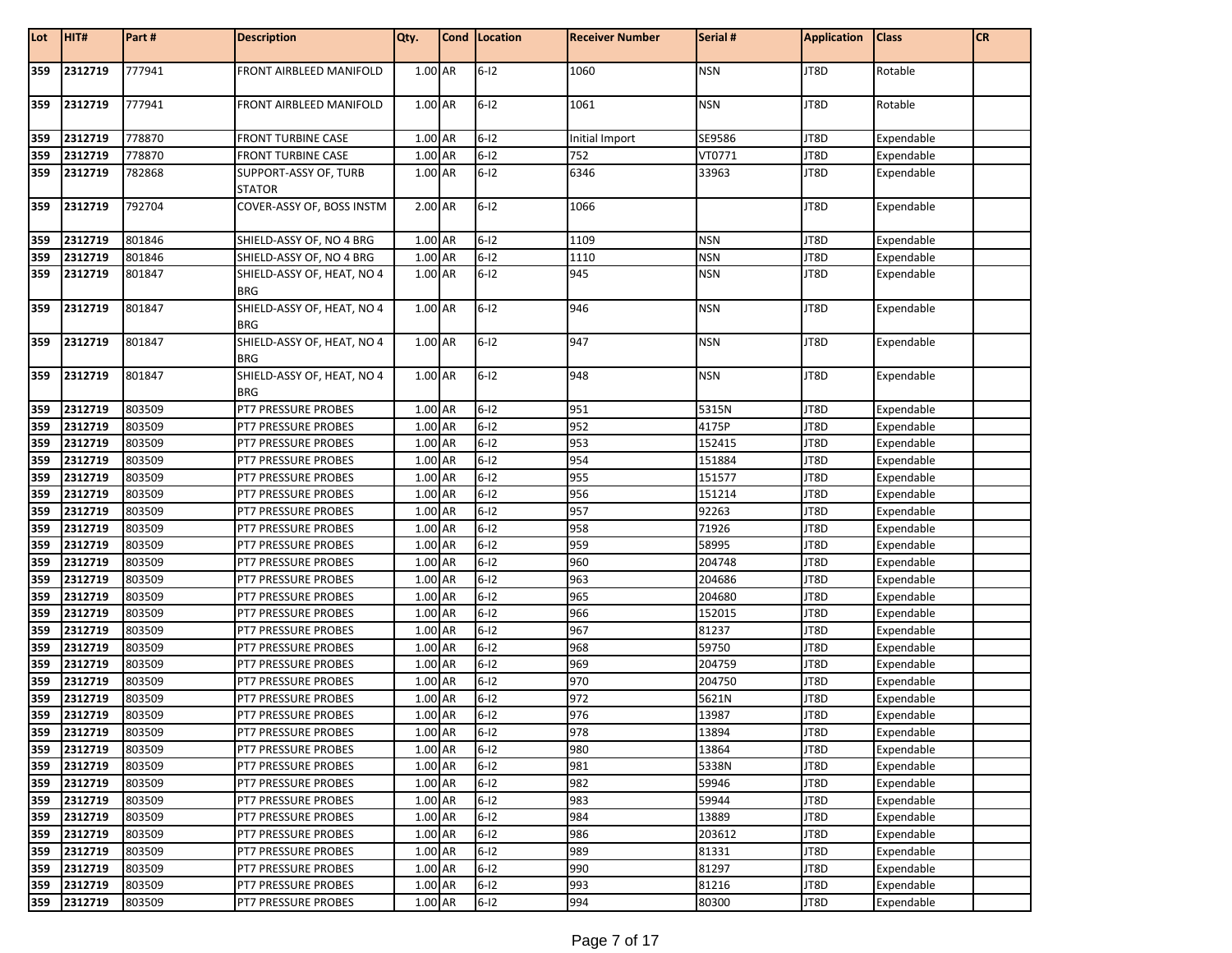| Lot | HIT#    | Part#      | <b>Description</b>                             | Qty.      | Cond   Location | <b>Receiver Number</b> | Serial #   | <b>Application</b> | <b>Class</b> | CR |
|-----|---------|------------|------------------------------------------------|-----------|-----------------|------------------------|------------|--------------------|--------------|----|
| 359 | 2312719 | 803509     | PT7 PRESSURE PROBES                            | 1.00 AR   | $6 - 12$        | 996                    | 78765      | JT8D               | Expendable   |    |
| 359 | 2312719 | 803509     | <b>PT7 PRESSURE PROBES</b>                     | 1.00 AR   | $6 - 12$        | 998                    | 5053H      | JT8D               | Expendable   |    |
| 359 | 2312719 | 803509     | PT7 PRESSURE PROBES                            | 1.00 AR   | $6-12$          | 1000                   | 265248     | JT8D               | Expendable   |    |
| 359 | 2312719 | 815723-01  | SHIELD-ASSY OF, HEAT, NO 4<br><b>BRG</b>       | 1.00 AR   | $6 - 12$        | 1007                   | <b>NSN</b> | JT8D               | Expendable   |    |
| 359 | 2312719 | 815723-01  | SHIELD-ASSY OF, HEAT, NO 4<br><b>BRG</b>       | 1.00 AR   | $6 - 12$        | 1008                   | <b>NSN</b> | JT8D               | Expendable   |    |
| 359 | 2312719 | 815723-01  | SHIELD-ASSY OF, HEAT, NO 4<br><b>BRG</b>       | 1.00 AR   | $6 - 12$        | 1009                   | <b>NSN</b> | JT8D               | Expendable   |    |
| 359 | 2312719 | 819059     | RIGHT IGNITER PLUG FAIRING                     | 1.00 AR   | $6-12$          | 1010                   | <b>NSN</b> | JT8D               | Expendable   |    |
| 359 | 2312719 | 819059     | RIGHT IGNITER PLUG FAIRING                     | 1.00 AR   | $6 - 12$        | 1011                   | <b>NSN</b> | JT8D               | Expendable   |    |
| 359 | 2312719 | 821923     | 10 TO 11 SPACER                                | 1.00 AR   | $6 - 12$        | 1012                   | BENCAH4608 | JT8D               | Expendable   |    |
| 359 | 2312719 | M2530      | T-3 INNER AIRSEAL RING ASSY                    | 1.00 AR   | $6 - 12$        | 943                    | 3N1674     | JT8D               | Expendable   |    |
| 359 | 2312719 | M2540-001  | T-4 INNER AIRSEAL RING ASSY                    | 1.00 AR   | $6 - 12$        | 944                    | 3N1912     | JT8D               | Expendable   |    |
| 360 | 2312720 | 398188     | VALVE-ASSY OF DRAIN                            | 1.00 AR   | $6-13$          | 420                    |            | JT8D               | Rotable      |    |
| 360 | 2312720 | 398188     | VALVE-ASSY OF DRAIN                            | 1.00 AR   | $6-13$          | 421                    |            | JT8D               | Rotable      |    |
| 360 | 2312720 | 446477     | <b>TUBE TRANSFER</b>                           | 2.00 AR   | $6-13$          | 403                    |            | JT8D               | Expendable   |    |
| 360 | 2312720 | 446477     | <b>TUBE TRANSFER</b>                           | 2.00 AR   | $6-13$          | 404                    |            | JT8D               | Expendable   |    |
| 360 | 2312720 | 449415     | TUBE TRANSFER - OIL TANK                       | 1.00 AR   | $6-13$          | 393                    | <b>NSN</b> | JT8D               | Expendable   |    |
| 360 | 2312720 | 449415     | TUBE TRANSFER - OIL TANK                       | 1.00 AR   | $6-13$          | 394                    | <b>NSN</b> | JT8D               | Expendable   |    |
| 360 | 2312720 | 449416     | TUBE TRANSFER - OIL TANK                       | 2.00 AR   | $6-13$          | 395                    |            | JT8D               | Expendable   |    |
| 360 | 2312720 | 449416     | TUBE TRANSFER - OIL TANK                       | 2.00 AR   | $6-13$          | 396                    |            | JT8D               | Expendable   |    |
| 360 | 2312720 | 449416     | TUBE TRANSFER - OIL TANK                       | $2.00$ AR | $6-13$          | 397                    |            | JT8D               | Expendable   |    |
| 360 | 2312720 | 449416     | TUBE TRANSFER - OIL TANK                       | 2.00 AR   | $6-13$          | 398                    |            | JT8D               | Expendable   |    |
| 360 | 2312720 | 451836     | <b>SUPPORT IGNITION EXCITER</b><br><b>REAR</b> | 1.00 AR   | $6-13$          | 364                    | <b>NSN</b> | JT8D               | Expendable   |    |
| 360 | 2312720 | 467234     | <b>HOUSING-STRAINER</b>                        | 1.00 AR   | $6-13$          | Initial Import         | <b>NSN</b> | JT8D               | Expendable   |    |
| 360 | 2312720 | 467234     | <b>HOUSING-STRAINER</b>                        | 1.00 AR   | $6-13$          | <b>Initial Import</b>  | <b>NSN</b> | JT8D               | Expendable   |    |
| 360 | 2312720 | 479445     | SEAT SEALING FUEL MANF<br><b>INLET</b>         | 1.00 AR   | $6-13$          | 216                    |            | JT8D               | Expendable   |    |
| 360 | 2312720 | 479445     | <b>SEAT SEALING FUEL MANF</b><br><b>INLET</b>  | 1.00 AR   | $6-13$          | 228                    |            | JT8D               | Expendable   |    |
| 360 | 2312720 | 479445     | SEAT SEALING FUEL MANF<br><b>INLET</b>         | $2.00$ AR | $6-13$          | 234                    |            | JT8D               | Expendable   |    |
| 360 | 2312720 | 487242     | NUT NO 4 1/2 BRG TUBE                          | 1.00 AR   | $6-13$          | 113                    | <b>NSN</b> | JT8D               | Expendable   |    |
| 360 | 2312720 | 487242     | NUT NO 4 1/2 BRG TUBE                          | 1.00 AR   | $6-13$          | 114                    | <b>NSN</b> | JT8D               | Expendable   |    |
| 360 | 2312720 | 487242     | NUT NO 4 1/2 BRG TUBE                          | 1.00 AR   | $6-13$          | 115                    | <b>NSN</b> | JT8D               | Expendable   |    |
| 360 | 2312720 | 5000354-01 | PACKING HOLDER-COMB<br>CHMBR FUEL DRAIN TUBE   | 1.00 AR   | $6-13$          | Initial Import         | N/A        | JT8D               | Expendable   |    |
| 360 | 2312720 | 5000354-01 | PACKING HOLDER-COMB<br>CHMBR FUEL DRAIN TUBE   | 1.00 AR   | $6-13$          | Initial Import         | N/A        | JT8D               | Expendable   |    |
| 360 | 2312720 | 5000535-01 | TUBE-FUEL DRAIN                                | 1.00 AR   | $6-13$          | 379                    | <b>NSN</b> | JT8D               | Expendable   |    |
| 360 | 2312720 | 5000535-01 | TUBE-FUEL DRAIN                                | 1.00 AR   | $6-13$          | 380                    | <b>NSN</b> | JT8D               | Expendable   |    |
| 360 | 2312720 | 5000535-01 | <b>TUBE-FUEL DRAIN</b>                         | 1.00 AR   | $6-13$          | 385                    | <b>NSN</b> | JT8D               | Expendable   |    |
| 360 | 2312720 | 5000535-01 | TUBE-FUEL DRAIN                                | 1.00 AR   | $6-13$          | 386                    | <b>NSN</b> | JT8D               | Expendable   |    |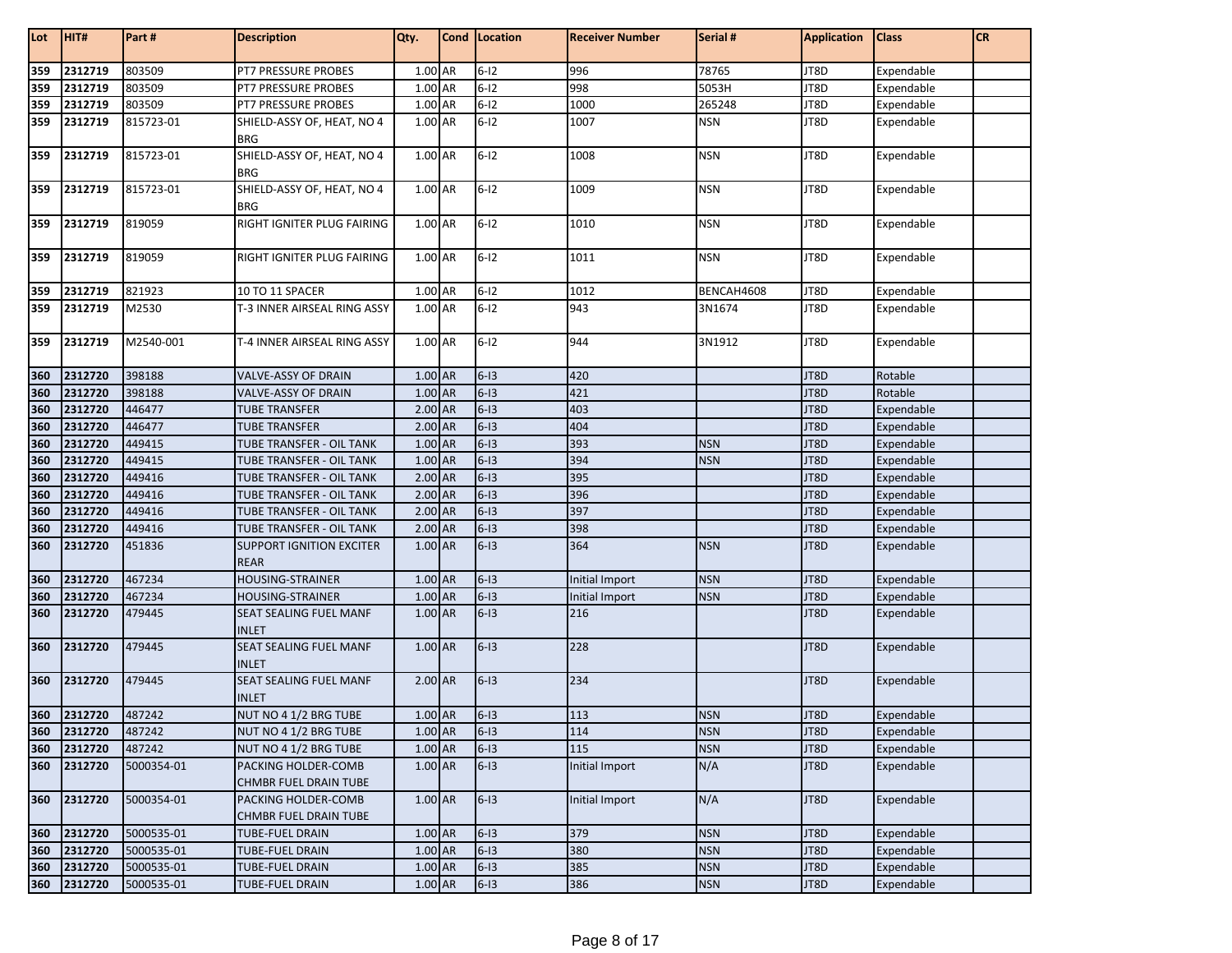| Lot | HIT#    | Part #     | <b>Description</b>                                 | Qty.      | <b>Cond</b> Location | <b>Receiver Number</b> | Serial #       | <b>Application</b> | <b>Class</b> | <b>CR</b> |
|-----|---------|------------|----------------------------------------------------|-----------|----------------------|------------------------|----------------|--------------------|--------------|-----------|
| 360 | 2312720 | 5002634-01 | CONNECTOR-ASSY OF, TUBE<br>NO <sub>1</sub> BRG     | 1.00 AR   | $6-13$               | Initial Import         | <b>NSN</b>     | JT8D               | Expendable   |           |
| 360 | 2312720 | 5004021-01 | NO 4 BRG AIR SEAL                                  | 1.00 AR   | $6-13$               | 133                    | $\overline{3}$ | JT8D               | Expendable   |           |
| 360 | 2312720 | 5007118-01 | TUBE-ASSY OF, PT7                                  | 1.00 AR   | $6-13$               | 377                    | <b>NSN</b>     | JT8D               | Expendable   |           |
|     |         |            | <b>CONDESENTION TRAP</b>                           |           |                      |                        |                |                    |              |           |
| 360 | 2312720 | 519001     | RETAINER-OIL SEAL,                                 | 1.00 AR   | $6-13$               | 130                    | <b>NSN</b>     | JT8D               | Expendable   |           |
|     |         |            | <b>TACHOMETER DR</b>                               |           |                      |                        |                |                    |              |           |
| 360 | 2312720 | 521874     | <b>GEARSHAFT- SPUR,</b>                            | 1.00 AR   | $6-13$               | Initial Import         | <b>NSN</b>     | JT8D               | Expendable   |           |
|     |         |            | <b>TACHOMETER DR</b>                               |           |                      |                        |                |                    |              |           |
| 360 | 2312720 | 521874     | <b>GEARSHAFT- SPUR,</b>                            | 1.00 AR   | $6-13$               | <b>Initial Import</b>  | <b>NSN</b>     | JT8D               | Expendable   |           |
|     |         |            | <b>TACHOMETER DR</b>                               |           |                      |                        |                |                    |              |           |
| 360 | 2312720 | 525960     | SPACER-SEAL                                        | 1.00 AR   | $6-13$               | 258                    | <b>NSN</b>     | JT8D               | Expendable   |           |
| 360 | 2312720 | 525960     | SPACER-SEAL                                        | 1.00 AR   | $6-13$               | 259                    | B35590         | JT8D               | Expendable   |           |
| 360 | 2312720 | 525960     | SPACER-SEAL                                        | 1.00 AR   | $6-13$               | 260                    | 7810           | JT8D               | Expendable   |           |
| 360 | 2312720 | 525960     | SPACER-SEAL                                        | 1.00 AR   | $6-13$               | 264                    | <b>NSN</b>     | JT8D               | Expendable   |           |
| 360 | 2312720 | 525961     | <b>SPACER SEAL</b>                                 | 1.00 AR   | $6-13$               | 266                    | <b>NSN</b>     | JT8D               | Expendable   |           |
| 360 | 2312720 | 525961     | <b>SPACER SEAL</b>                                 | 1.00 AR   | $6-13$               | 267                    | B61234         | JT8D               | Expendable   |           |
| 360 | 2312720 | 525962     | SPACER-SEAL                                        | 1.00 AR   | $6-13$               | 268                    | <b>NSN</b>     | JT8D               | Expendable   |           |
| 360 | 2312720 | 525962     | SPACER-SEAL                                        | 1.00 AR   | $6 - 13$             | 269                    | B57536         | JT8D               | Expendable   |           |
| 360 | 2312720 | 538946     | LOCK-NO 4 1/2 BRG                                  | 1.00 AR   | $6-13$               | Initial Import         | <b>NSN</b>     | JT8D               | Expendable   |           |
| 360 | 2312720 | 538948     | NUT-BRG RTNG, EXT THD<br>4.375-16-LH-X1.542        | 1.00 AR   | $6-13$               | 117                    | <b>NSN</b>     | JT8D               | Expendable   |           |
| 360 | 2312720 | 538948     | NUT-BRG RTNG, EXT THD                              | 1.00 AR   | $6-13$               | 118                    | <b>NSN</b>     | JT8D               | Expendable   |           |
|     |         |            | 4.375-16-LH-X1.542                                 |           |                      |                        |                |                    |              |           |
| 360 | 2312720 | 544858     | TUBE ASSY OF, SCAV, #4 BRG<br><b>INR, INTERNAL</b> | 1.00 AR   | $6 - 13$             | 383                    | <b>NSN</b>     | JT8D               | Expendable   |           |
| 360 | 2312720 | 544858     | TUBE ASSY OF, SCAV, #4 BRG<br><b>INR, INTERNAL</b> | 1.00 AR   | $6-13$               | 384                    | <b>NSN</b>     | JT8D               | Expendable   |           |
| 360 | 2312720 | 544862     | #4 TUBE TRANSFER<br><b>SCAVENGE</b>                | 1.00 AR   | $6-13$               | 400                    | <b>NSN</b>     | JT8D               | Expendable   |           |
| 360 | 2312720 | 544862     | #4 TUBE TRANSFER<br><b>SCAVENGE</b>                | 1.00 AR   | $6-13$               | 401                    | <b>NSN</b>     | JT8D               | Expendable   |           |
| 360 | 2312720 | 544862     | #4 TUBE TRANSFER<br><b>SCAVENGE</b>                | 1.00 AR   | $6-13$               | 402                    | <b>NSN</b>     | JT8D               | Expendable   |           |
| 360 | 2312720 | 554330     | NO 5 BRG INN RACE RTNG<br><b>NUT</b>               | 1.00 AR   | $6-13$               | 116                    | <b>NSN</b>     | JT8D               | Expendable   |           |
| 360 | 2312720 | 565016     | <b>OIL TANK</b>                                    | 1.00 AR   | $6-13$               | 365                    | <b>NSN</b>     | JT8D               | Expendable   |           |
| 360 | 2312720 | 565018     | <b>OIL TANK STRAP ASSY</b>                         | 1.00 AR   | $6-13$               | 358                    | <b>NSN</b>     | JT8D               | Expendable   |           |
| 360 | 2312720 | 633762     | <b>TUBE TRANSFER</b>                               | 1.00 AR   | $6-13$               | 399                    | <b>NSN</b>     | JT8D               | Expendable   |           |
| 360 | 2312720 | 650520     | <b>BEARING-BALL GRBX DRIVE</b><br>LOWER            | 1.00 AR   | $6 - 13$             | Initial Import         | A0639          | JT8D               | Expendable   |           |
| 360 | 2312720 | 675511     | <b>GRBX DR BRG RTNG PLATE</b>                      | 1.00 AR   | $6-13$               | 125                    | <b>NSN</b>     | JT8D               | Expendable   |           |
| 360 | 2312720 | 675511     | <b>GRBX DR BRG RTNG PLATE</b>                      | $1.00$ AR | $6-13$               | 126                    | <b>NSN</b>     | JT8D               | Expendable   |           |
| 360 | 2312720 | 675511     | <b>GRBX DR BRG RTNG PLATE</b>                      | 1.00 AR   | $6-13$               | 127                    | <b>NSN</b>     | JT8D               | Expendable   |           |
| 360 | 2312720 | 675546     | <b>GRBX DR BRG HOUSING</b>                         | 1.00 AR   | $6-13$               | Initial Import         | AT3822         | JT8D               | Expendable   |           |
| 360 | 2312720 | 711224     | NO 5 BRG DAMPER                                    | 1.00 AR   | $6 - 13$             | Initial Import         | B04178         | JT8D               | Expendable   |           |
| 360 | 2312720 | 728981     | SPACER-SEAL                                        | 1.00 AR   | $6 - 13$             | 274                    | <b>NSN</b>     | JT8D               | Expendable   |           |
| 360 | 2312720 | 728981     | SPACER-SEAL                                        | 1.00 AR   | $6-13$               | 275                    | B60789         | JT8D               | Expendable   |           |
| 360 | 2312720 | 738175     | <b>NO 5 BEARING</b>                                | 1.00 AR   | $6-13$               | Initial Import         | 9045           | JT8D               | Expendable   |           |
| 360 | 2312720 | 738184     | UPPER TOWER SHAFT BRG                              | 1.00 AR   | $6-13$               | Initial Import         | 11075          | JT8D               | Expendable   |           |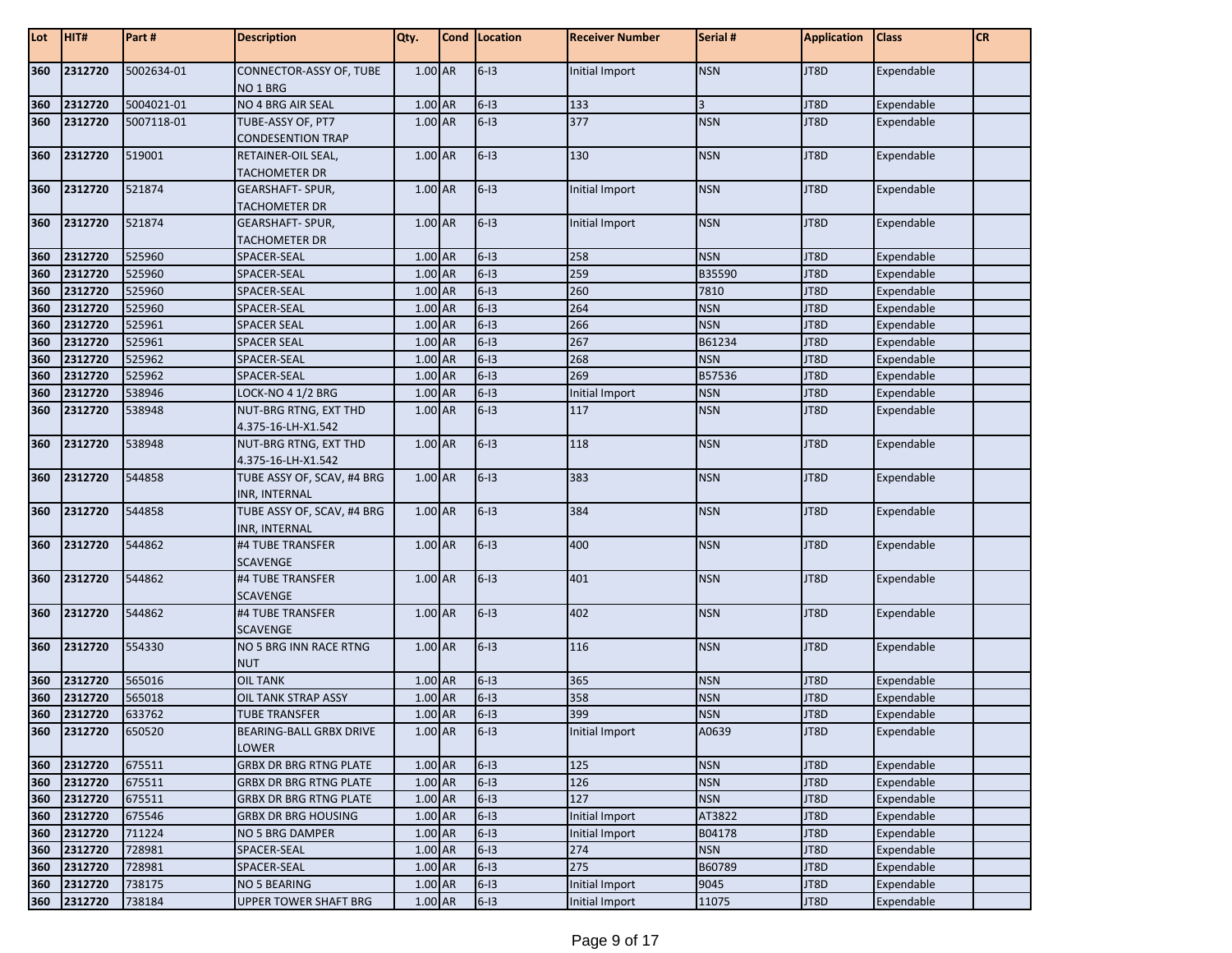| Lot        | HIT#    | Part#  | <b>Description</b>                                   | Qty.      | Cond Location | <b>Receiver Number</b> | Serial #   | <b>Application</b> | <b>Class</b> | <b>CR</b> |
|------------|---------|--------|------------------------------------------------------|-----------|---------------|------------------------|------------|--------------------|--------------|-----------|
| 360        | 2312720 | 740428 | PROBE ASSY OF, TOTAL<br><b>PRESSURE</b>              | 1.00 AR   | $6-13$        | 129                    | <b>NSN</b> | JT8D               | Expendable   |           |
| 360        | 2312720 | 749367 | TEE, TUBE                                            | 1.00 AR   | $6-13$        | 369                    | <b>NSN</b> | JT8D               | Expendable   |           |
|            | 2312720 | 749367 | TEE, TUBE                                            | 1.00 AR   | $6-13$        | 370                    | <b>NSN</b> | JT8D               | Expendable   |           |
| 360<br>360 | 2312720 | 749965 | COOLER ASSY-OIL, FUEL                                | 1.00 AR   | $6-13$        | Initial Import         | <b>NSN</b> | JT8D               | Expendable   |           |
| 360        | 2312720 | 758280 | NO 1 BRG SEAL SEAT                                   | 1.00 AR   | $6-13$        | 136                    | <b>NSN</b> | JT8D               | Expendable   |           |
| 360        | 2312720 | 758968 | TURB SHAFT COUPLING LOCK                             | 1.00 AR   | $6-13$        | Initial Import         | <b>NSN</b> | JT8D               | Expendable   |           |
| 360        | 2312720 | 759747 | NO 6 BRG SCAV PUMP SPUR<br><b>GEARSHAFT</b>          | 1.00 AR   | $6-13$        | Initial Import         | <b>NSN</b> | JT8D               | Expendable   |           |
| 360        | 2312720 | 759747 | NO 6 BRG SCAV PUMP SPUR<br><b>GEARSHAFT</b>          | 1.00 AR   | $6-13$        | Initial Import         | <b>NSN</b> | JT8D               | Expendable   |           |
| 360        | 2312720 | 759747 | NO 6 BRG SCAV PUMP SPUR<br><b>GEARSHAFT</b>          | 1.00 AR   | $6-13$        | Initial Import         | <b>NSN</b> | JT8D               | Expendable   |           |
| 360        | 2312720 | 759747 | NO 6 BRG SCAV PUMP SPUR<br><b>GEARSHAFT</b>          | 1.00 AR   | $6 - 13$      | Initial Import         | <b>NSN</b> | JT8D               | Expendable   |           |
| 360        | 2312720 | 759747 | NO 6 BRG SCAV PUMP SPUR<br><b>GEARSHAFT</b>          | 1.00 AR   | $6-13$        | Initial Import         | <b>NSN</b> | JT8D               | Expendable   |           |
| 360        | 2312720 | 759747 | NO 6 BRG SCAV PUMP SPUR<br><b>GEARSHAFT</b>          | 1.00 AR   | $6-13$        | Initial Import         | <b>NSN</b> | JT8D               | Expendable   |           |
| 360        | 2312720 | 760069 | <b>TUBE TRANSFER</b>                                 | 1.00 AR   | $6-13$        | 390                    |            | JT8D               | Expendable   |           |
| 360        | 2312720 | 760069 | <b>TUBE TRANSFER</b>                                 | 3.00 AR   | $6-13$        | 391                    |            | JT8D               | Expendable   |           |
| 360        | 2312720 | 760069 | <b>TUBE TRANSFER</b>                                 | 3.00 AR   | $6-13$        | 392                    |            | JT8D               | Expendable   |           |
| 360        | 2312720 | 761466 | TUBE ASSY OF PS3 BLEED                               | 1.00 AR   | $6-13$        | 381                    | <b>NSN</b> | JT8D               | Expendable   |           |
|            |         |        | <b>CONTROL OUTER</b>                                 |           |               |                        |            |                    |              |           |
| 360        | 2312720 | 761466 | TUBE ASSY OF PS3 BLEED<br><b>CONTROL OUTER</b>       | 1.00 AR   | $6-13$        | 382                    | <b>NSN</b> | JT8D               | Expendable   |           |
| 360        | 2312720 | 762472 | NO 2 AND 3 BRG OIL NOZZLE                            | 1.00 AR   | $6 - 13$      | 108                    | <b>NSN</b> | JT8D               | Expendable   |           |
| 360        | 2312720 | 767453 | NO 4 BRG OUTER DRAIN TUBE                            | 1.00 AR   | $6-13$        | 378                    |            | JT8D               | Expendable   |           |
| 360        | 2312720 | 771439 | CONNECTOR-TUBE, BLEED<br><b>VALVE SUPPLY</b>         | 1.00 AR   | $6-13$        | Initial Import         | <b>NSN</b> | JT8D               | Expendable   |           |
| 360        | 2312720 | 771439 | CONNECTOR-TUBE, BLEED<br><b>VALVE SUPPLY</b>         | 1.00 AR   | $6-13$        | Initial Import         | <b>NSN</b> | JT8D               | Expendable   |           |
| 360        | 2312720 | 771440 | <b>TURBINE SHAFT COUPLING</b>                        | $1.00$ AR | $6-13$        | Initial Import         | <b>NSN</b> | JT8D               | Expendable   |           |
| 360        | 2312720 | 771440 | <b>TURBINE SHAFT COUPLING</b>                        | $1.00$ AR | $6-13$        | Initial Import         | <b>NSN</b> | JT8D               | Expendable   |           |
| 360        | 2312720 | 771440 | <b>TURBINE SHAFT COUPLING</b>                        | 1.00 AR   | $6-13$        | Initial Import         | <b>NSN</b> | JT8D               | Expendable   |           |
| 360        | 2312720 | 771710 | DUCT-ASSY OF, FAN, COMB.<br>CHAMBER AND TURB.        | 1.00 AR   | $6-13$        | 142                    |            | JT8D               | Expendable   |           |
| 360        | 2312720 | 771710 | DUCT-ASSY OF, FAN, COMB.<br><b>CHAMBER AND TURB.</b> | 1.00 AR   | $6-13$        | 143                    |            | JT8D               | Expendable   |           |
| 360        | 2312720 | 771710 | DUCT-ASSY OF, FAN, COMB.<br>CHAMBER AND TURB.        | 1.00 AR   | $6-13$        | 144                    |            | JT8D               | Expendable   |           |
| 360        | 2312720 | 771710 | DUCT-ASSY OF, FAN, COMB.<br>CHAMBER AND TURB.        | 1.00 AR   | $6 - 13$      | 145                    |            | JT8D               | Expendable   |           |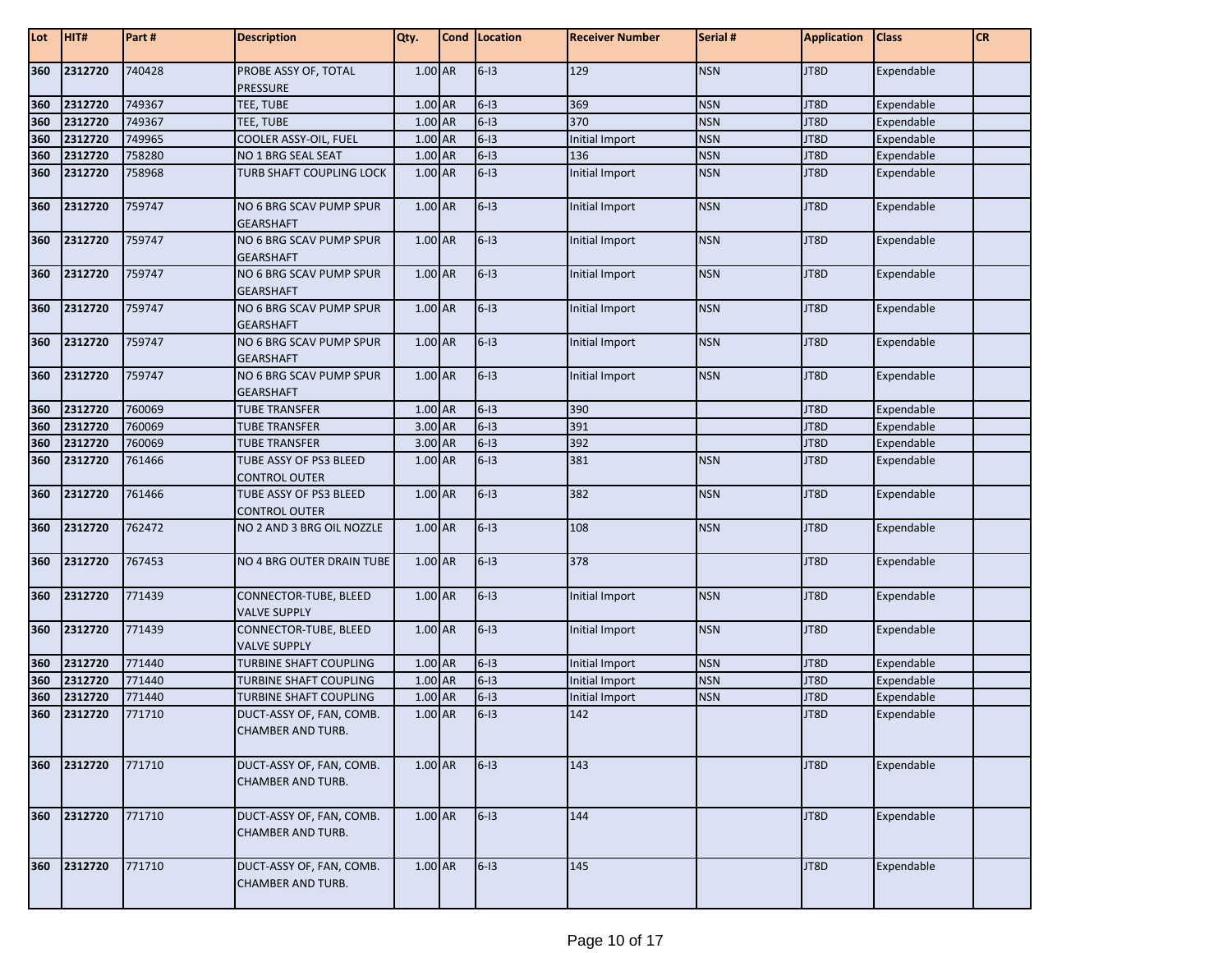| Lot | HIT#        | Part#      | <b>Description</b>                              | Qty.      | Cond   Location | <b>Receiver Number</b> | Serial #   | <b>Application</b> | <b>Class</b>      | <b>CR</b> |
|-----|-------------|------------|-------------------------------------------------|-----------|-----------------|------------------------|------------|--------------------|-------------------|-----------|
| 360 | 2312720     | 771712     | PACKING HOLDER-FUEL<br><b>CONTROL PB TUBE</b>   | $1.00$ AR | $6 - 13$        | 123                    | <b>NSN</b> | JT8D               | Expendable        |           |
| 360 | 2312720     | 771712     | PACKING HOLDER-FUEL<br><b>CONTROL PB TUBE</b>   | 1.00 AR   | $6-13$          | 124                    | <b>NSN</b> | JT8D               | Expendable        |           |
| 360 | 2312720     | 771714     | PACKING HOLDER-SPARK<br><b>IGNTR</b>            | 1.00 AR   | $6-13$          | Initial Import         | N/A        | JT8D               | Expendable        |           |
| 360 | 2312720     | 771716     | FAN DISCH. SEALING SEAT                         | 1.00 AR   | $6-13$          | 148                    |            | JT8D               | Expendable        |           |
| 360 | 2312720     | 771716     | FAN DISCH. SEALING SEAT                         | 1.00 AR   | $6-13$          | 149                    |            | JT8D               | Expendable        |           |
| 360 | 2312720     | 771716     | FAN DISCH. SEALING SEAT                         | 1.00 AR   | $6-13$          | 150                    |            | JT8D               | Expendable        |           |
| 360 | 2312720     | 771898     | NOZZLE-ASSY OF, NO 4 BRG                        | 1.00 AR   | $6-13$          | 110                    | <b>NSN</b> | JT8D               | Expendable        |           |
| 360 | 2312720     | 771898     | NOZZLE-ASSY OF, NO 4 BRG                        | 1.00 AR   | $6-13$          | 111                    | <b>NSN</b> | JT8D               | Expendable        |           |
| 360 | 2312720     | 775986     | COVER-PACKING, 1 GROOVE                         | 2.00 AR   | $6-13$          | Initial Import         | N/A        | JT8D               | Expendable        |           |
| 360 | 2312720     | 775986     | COVER-PACKING, 1 GROOVE                         | 1.00 AR   | $6 - 13$        | Initial Import         | N/A        | JT8D               | Expendable        |           |
| 360 | 2312720     | 776320     | <b>COVER INSTRUMENTATION</b><br><b>BOSS</b>     | 1.00 AR   | $6 - 13$        | Initial Import         | N/A        | JT8D               | Expendable        |           |
| 360 | 2312720     | 776366-001 | FAN EXH SOUND ABS. LNER<br><b>SEGMENT</b>       | 1.00 AR   | $6-13$          | Initial Import         | LX1266     | JT8D               | Expendable        |           |
| 360 | 2312720     | 776367     | FAN EXH SOUND ABS. LNER<br><b>SEGMENT</b>       | 1.00 AR   | $6 - 13$        | Initial Import         | AE7737     | JT8D               | Expendable        |           |
| 360 | 2312720     | 776367     | FAN EXH SOUND ABS. LNER<br><b>SEGMENT</b>       | 1.00 AR   | $6-13$          | *7927                  | PD2160     | JT8D               | Expendable        |           |
| 360 | 2312720     | 776367-001 | FAN EXH SOUND ABS. LNER<br><b>SEGMENT</b>       | 1.00 AR   | $6-13$          | Initial Import         | TV0402     | JT8D               | Expendable        |           |
| 360 | 2312720     | 776367-001 | FAN EXH SOUND ABS. LNER<br><b>SEGMENT</b>       | 1.00 AR   | $6-13$          | Initial Import         | PD2192     | JT8D               | Expendable        |           |
| 360 | 2312720     | 776368     | FAN EXH SOUND ABS. LNER<br><b>SEGMENT</b>       | 1.00 AR   | $6-13$          | Initial Import         | <b>NSN</b> | JT8D               | Expendable        |           |
| 360 | 2312720     | 776368     | FAN EXH SOUND ABS. LNER<br><b>SEGMENT</b>       | 1.00 AR   | $6 - 13$        | Initial Import         | AE7738     | JT8D               | Expendable        |           |
| 360 | 2312720     | 776368     | FAN EXH SOUND ABS. LNER<br><b>SEGMENT</b>       | 1.00 AR   | $6-13$          | Initial Import         | PCSE11816  | JT8D               | Expendable        |           |
| 360 | 2312720     | 776368-001 | FAN EXH SOUND ABS. LNER<br><b>SEGMENT</b>       | 1.00 AR   | $6 - 13$        | Initial Import         | <b>NSN</b> | JT8D               | Expendable        |           |
| 360 | 2312720     | 776368-001 | FAN EXH SOUND ABS. LNER<br><b>SEGMENT</b>       | 1.00 AR   | $6 - 13$        | Initial Import         | LX1853     | JT8D               | Expendable        |           |
| 360 | 2312720     | 776368-001 | FAN EXH SOUND ABS. LNER<br><b>SEGMENT</b>       | 1.00 AR   | $6 - 13$        | Initial Import         | <b>NSN</b> | JT8D               | Expendable        |           |
|     | 360 2312720 | 776368-001 | FAN EXH SOUND ABS. LNER<br><b>SEGMENT</b>       | $1.00$ AR | $6-13$          | <b>Initial Import</b>  | HT4948     | JT8D               | <b>Expendable</b> |           |
| 360 | 2312720     | 776369     | FAN EXH SOUND ABS. LNER<br><b>SEGMENT</b>       | $1.00$ AR | $6-13$          | Initial Import         | AE7735     | JT8D               | Expendable        |           |
| 360 | 2312720     | 776369-001 | FAN EXH SOUND ABS. LNER<br><b>SEGMENT</b>       | 1.00 AR   | $6-13$          | Initial Import         | HT4611     | JT8D               | Expendable        |           |
| 360 | 2312720     | 776443     | CABLE AND BOX-ASSY OF,<br><b>THERMOCOUPLE</b>   | 1.00 AR   | $6 - 13$        | Initial Import         | 10054      | JT8D               | Expendable        |           |
| 360 | 2312720     | 776629     | NO 4 1/2 - 6 BRG INT PRESS<br><b>TUBE GUIDE</b> | $1.00$ AR | $6-13$          | Initial Import         | <b>NSN</b> | JT8D               | Expendable        |           |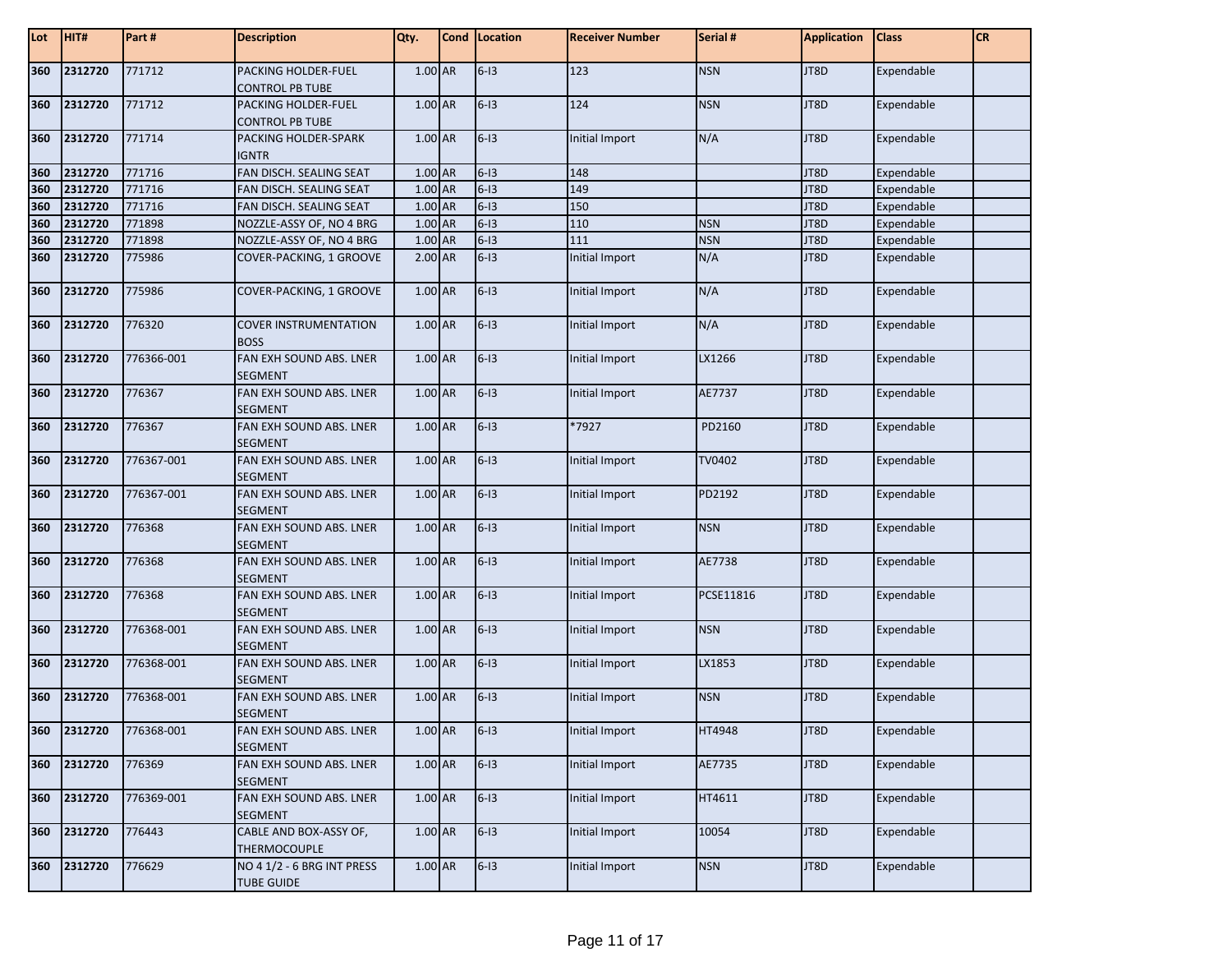| Lot | HIT#    | Part # | <b>Description</b>                                      | Qty.      | Cond   Location | <b>Receiver Number</b> | Serial #   | <b>Application</b> | <b>Class</b>      | <b>CR</b> |
|-----|---------|--------|---------------------------------------------------------|-----------|-----------------|------------------------|------------|--------------------|-------------------|-----------|
| 360 | 2312720 | 776633 | PACKING HOLDER NO 4 1/2<br>AND NO 6 BRG PRESS TUBE      | $1.00$ AR | $6-13$          | 121                    | <b>NSN</b> | JT8D               | Expendable        |           |
| 360 | 2312720 | 776633 | PACKING HOLDER NO 4 1/2<br>AND NO 6 BRG PRESS TUBE      | 1.00 AR   | $6-13$          | 122                    | <b>NSN</b> | JT8D               | Expendable        |           |
| 360 | 2312720 | 777293 | <b>ELBOW-TUBE TO BOSS</b>                               | 1.00 AR   | $6-13$          | Initial Import         | <b>NSN</b> | JT8D               | Expendable        |           |
| 360 | 2312720 | 777293 | <b>ELBOW-TUBE TO BOSS</b>                               | 1.00 AR   | $6-13$          | Initial Import         | <b>NSN</b> | JT8D               | Expendable        |           |
| 360 | 2312720 | 777293 | <b>ELBOW-TUBE TO BOSS</b>                               | 1.00 AR   | $6-13$          | Initial Import         | <b>NSN</b> | JT8D               | Expendable        |           |
| 360 | 2312720 | 777293 | <b>ELBOW-TUBE TO BOSS</b>                               | 1.00 AR   | $6-13$          | Initial Import         | <b>NSN</b> | JT8D               | Expendable        |           |
| 360 | 2312720 | 777848 | REAR COMP FAN DUCT FRONT<br><b>FAIRING</b>              | 1.00 AR   | $6-13$          | Initial Import         | N/A        | JT8D               | Expendable        |           |
| 360 | 2312720 | 778925 | SPACER-NO 6 BRG SEAL                                    | 1.00 AR   | $6-13$          | 333                    | <b>NSN</b> | JT8D               | Expendable        |           |
| 360 | 2312720 | 778926 | SPACER-NO 6 BRG SEAL                                    | 1.00 AR   | $6 - 13$        | 334                    | <b>NSN</b> | JT8D               | Expendable        |           |
| 360 | 2312720 | 778926 | SPACER-NO 6 BRG SEAL                                    | 1.00 AR   | $6-13$          | 336                    | A5897      | JT8D               | Expendable        |           |
| 360 | 2312720 | 781291 | <b>COVER PLATE-ACCESS,</b><br>DIFFUSER FAN DUCT FAIRING | 1.00 AR   | $6-13$          | Initial Import         | <b>NSN</b> | JT8D               | Expendable        |           |
| 360 | 2312720 | 781291 | <b>COVER PLATE-ACCESS,</b><br>DIFFUSER FAN DUCT FAIRING | $1.00$ AR | $6-13$          | Initial Import         | <b>NSN</b> | JT8D               | Expendable        |           |
| 360 | 2312720 | 781291 | <b>COVER PLATE-ACCESS,</b><br>DIFFUSER FAN DUCT FAIRING | $1.00$ AR | $6-13$          | Initial Import         | <b>NSN</b> | JT8D               | Expendable        |           |
| 360 | 2312720 | 781291 | <b>COVER PLATE-ACCESS,</b><br>DIFFUSER FAN DUCT FAIRING | 1.00 AR   | $6-13$          | Initial Import         | <b>NSN</b> | JT8D               | Expendable        |           |
| 360 | 2312720 | 781291 | <b>COVER PLATE-ACCESS,</b><br>DIFFUSER FAN DUCT FAIRING | 1.00 AR   | $6-13$          | Initial Import         | <b>NSN</b> | JT8D               | Expendable        |           |
| 360 | 2312720 | 781291 | <b>COVER PLATE-ACCESS,</b><br>DIFFUSER FAN DUCT FAIRING | 1.00 AR   | $6-13$          | Initial Import         | <b>NSN</b> | JT8D               | Expendable        |           |
| 360 | 2312720 | 781291 | <b>COVER PLATE-ACCESS,</b><br>DIFFUSER FAN DUCT FAIRING | 1.00 AR   | $6-13$          | Initial Import         | <b>NSN</b> | JT8D               | Expendable        |           |
| 360 | 2312720 | 781623 | MANIFOLD-ASSY OF, PT7                                   | 1.00 AR   | $6 - 13$        | 107                    | <b>NSN</b> | JT8D               | Rotable           |           |
| 360 | 2312720 | 792704 | COVER-ASSY OF, BOSS INSTM                               | 1.00 AR   | $6-13$          | Initial Import         | N/A        | JT8D               | Expendable        |           |
| 360 | 2312720 | 792704 | COVER-ASSY OF, BOSS INSTM                               | $2.00$ AR | $ 6-13 $        | Initial Import         | N/A        | JT8D               | <b>Expendable</b> |           |
| 360 | 2312720 | 792704 | COVER-ASSY OF, BOSS INSTM                               | 1.00 AR   | $6 - 13$        | Initial Import         | N/A        | JT8D               | Expendable        |           |
| 360 | 2312720 | 795073 | NUT-BRG RTNG, EXT THD                                   | 1.00 AR   | $6-13$          | 119                    | <b>NSN</b> | JT8D               | Expendable        |           |
| 360 | 2312720 | 795073 | NUT-BRG RTNG, EXT THD                                   | $1.00$ AR | $6 - 13$        | 120                    | <b>NSN</b> | JT8D               | Expendable        |           |
| 360 | 2312720 | 799217 | <b>TIEROD-FR COMPR</b>                                  | 24.00 AR  | $6-13$          | 371                    |            | JT8D               | Expendable        |           |
| 360 | 2312720 | 799217 | <b>TIEROD-FR COMPR</b>                                  | 24.00 AR  | $6-13$          | 372                    |            | JT8D               | Expendable        |           |
| 360 | 2312720 | 799219 | <b>TIEROD-FR COMPR</b>                                  | 14.00 AR  | $6 - 13$        | 374                    |            | JT8D               | Expendable        |           |
| 360 | 2312720 | 799219 | TIEROD-FR COMPR                                         | 14.00 AR  | $6-13$          | 375                    |            | JT8D               | Expendable        |           |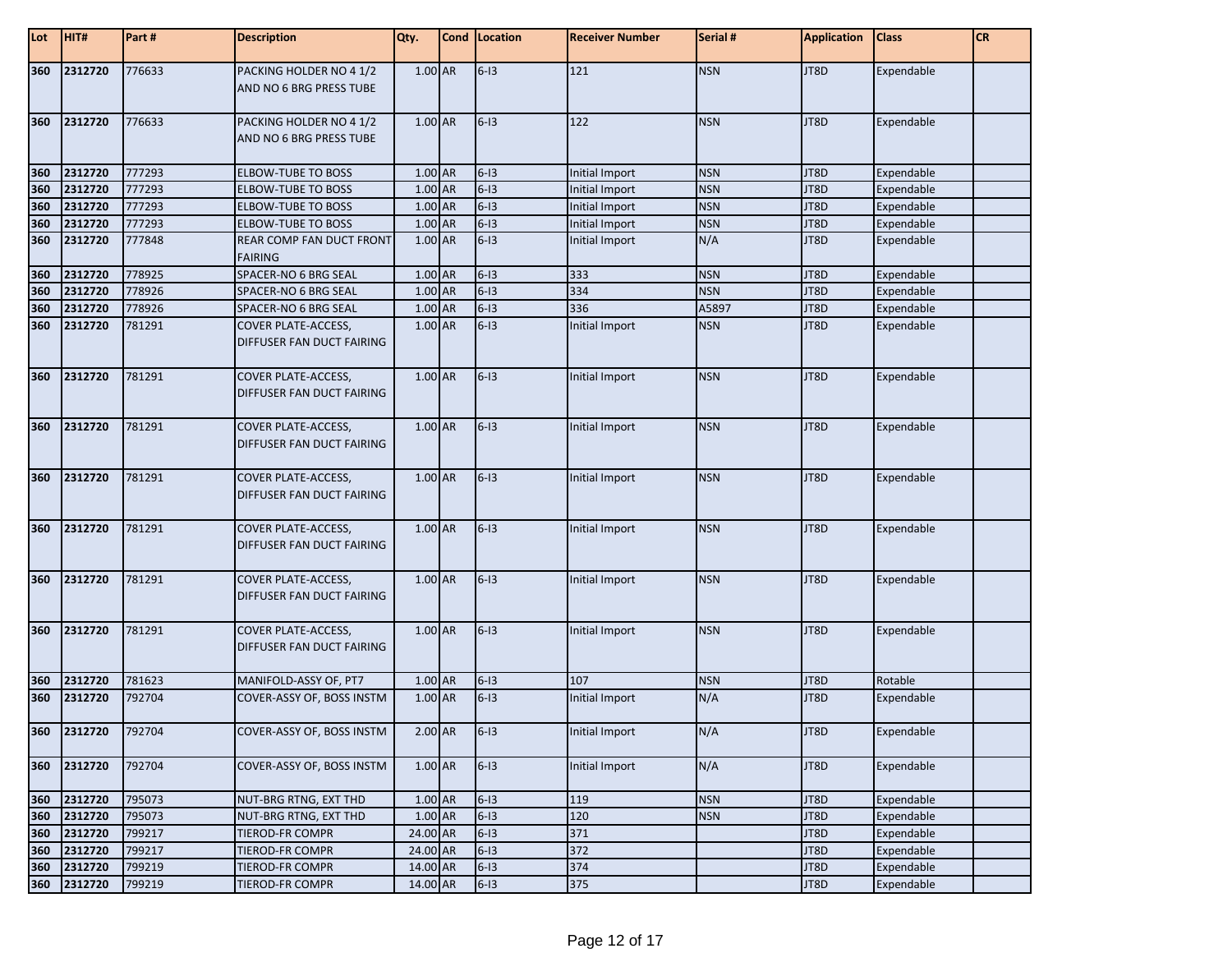| Lot        | HIT#               | Part#            | <b>Description</b>                                      | Qty.               | Cond Location    | <b>Receiver Number</b>                  | Serial #                 | <b>Application</b>      | <b>Class</b>             | <b>CR</b> |
|------------|--------------------|------------------|---------------------------------------------------------|--------------------|------------------|-----------------------------------------|--------------------------|-------------------------|--------------------------|-----------|
| 360        | 2312720            | 800534           | PLUG BOSS<br><b>INSTRUMENTATION</b>                     | $1.00$ AR          | $6-13$           | 128                                     | <b>NSN</b>               | JT8D                    | Expendable               |           |
| 360        | 2312720            | 800534           | <b>PLUG BOSS</b><br><b>INSTRUMENTATION</b>              | 1.00 AR            | $6-13$           | 598                                     | <b>NSN</b>               | JT8D                    | Expendable               |           |
| 360        | 2312720            | 800748-01        | <b>DIFF SOUND ABSORBING</b><br><b>LINER SEGMENT</b>     | 1.00 AR            | $6 - 13$         | Initial Import                          | N/A                      | JT8D                    | Expendable               |           |
| 360        | 2312720            | 802182           | FAN EXH SOUND ABS. LNER<br><b>SEGMENT</b>               | 1.00 AR            | $6-13$           | Initial Import                          | BMEWAJ0936               | JT8D                    | Expendable               |           |
| 360        | 2312720            | 802182           | FAN EXH SOUND ABS. LNER<br><b>SEGMENT</b>               | 1.00 AR            | $6-13$           | Initial Import                          | <b>NSN</b>               | JT8D                    | Expendable               |           |
| 360        | 2312720            | 802182           | FAN EXH SOUND ABS. LNER<br><b>SEGMENT</b>               | 1.00 AR            | $6-13$           | Initial Import                          | BNADAA0248               | JT8D                    | Expendable               |           |
| 360        | 2312720            | 802183           | FAN EXH SOUND ABS. LNER<br><b>SEGMENT</b>               | 1.00 AR            | $6 - 13$         | Initial Import                          | VM8796                   | JT8D                    | Expendable               |           |
| 360        | 2312720            | 802183           | FAN EXH SOUND ABS. LNER<br><b>SEGMENT</b>               | 1.00 AR            | $6-13$           | Initial Import                          | 10290382                 | JT8D                    | Expendable               |           |
| 360        | 2312720            | 802183           | FAN EXH SOUND ABS. LNER<br><b>SEGMENT</b>               | 1.00 AR            | $6-13$           | Initial Import                          | <b>NSN</b>               | JT8D                    | Expendable               |           |
| 360        | 2312720            | 802184           | FAN EXH SOUND ABS. LNER<br><b>SEGMENT</b>               | 1.00 AR            | $6-13$           | Initial Import                          | <b>NSN</b>               | JT8D                    | Expendable               |           |
| 360        | 2312720            | 802185           | FAN EXH SOUND ABS. LNER<br><b>SEGMENT</b>               | 1.00 AR            | $6-13$           | Initial Import                          | BNADAA1166               | JT8D                    | Expendable               |           |
| 360        | 2312720            | 802185           | FAN EXH SOUND ABS. LNER<br><b>SEGMENT</b>               | 1.00 AR            | $6-13$           | Initial Import                          | VM9971                   | JT8D                    | Expendable               |           |
| 360        | 2312720            | 803918           | SHIELD-ASSY OF, HEAT,<br>OUTER, NO 4 AND 5 BRG          | 1.00 AR            | $6-13$           | Initial Import                          | <b>NSN</b>               | JT8D                    | Expendable               |           |
| 360        | 2312720            | 805004           | NO 4 BRG SEAL SPACER                                    | 1.00 AR            | $6-13$           | 254                                     | <b>NSN</b>               | JT8D                    | Expendable               |           |
| 360        | 2312720            | 805005           | NO 4 BRG SEAL SEAT                                      | 1.00 AR            | $6-13$           | 137                                     | 7027                     | JT8D                    | Expendable               |           |
| 360        | 2312720            | 805777           | CASE ASSY OF COMB<br><b>CHAMBER INNER</b>               | 1.00 AR            | $6-13$           | Initial Import                          | HN9167                   | JT8D                    | Expendable               |           |
| 360        | 2312720            | 811080           | NO 5 BRG SPACER                                         | 1.00 AR            | $6-13$           | 276                                     | B24411                   | JT8D                    | Expendable               |           |
| 360        | 2312720            | 811080           | <b>NO 5 BRG SPACER</b>                                  | 1.00 AR            | $6-13$           | 331                                     | BGGUAL4634               | JT8D                    | Expendable               |           |
| 360        | 2312720            | 811080           | <b>NO 5 BRG SPACER</b>                                  | $1.00$ AR          | $6-13$           | 332                                     | 1045                     | JT8D                    | Expendable               |           |
| 360        | 2312720            | 811685           | NO 5 BRG SEAL SEAT                                      | $1.00$ AR          | $6-13$           | 139                                     | <b>DL53</b>              | JT8D                    | Expendable               |           |
| 360        | 2312720            | 811685           | NO 5 BRG SEAL SEAT                                      | 1.00 AR            | $6-13$           | 140                                     | 6701                     | JT8D                    | Expendable               |           |
| 360        | 2312720            | 811980           | <b>NO 5 BRG SPACER</b>                                  | 1.00 AR            | $6-13$           | 135                                     | <b>BGGUA23094</b>        | JT8D                    | Expendable               |           |
| 360        | 2312720            | 814768           | TEE-NO 4 BRG                                            | 1.00 AR            | $6-13$           | 368                                     | <b>NSN</b>               | JT8D                    | Expendable               |           |
| 360<br>360 | 2312720<br>2312720 | 815157<br>815769 | <b>ELBOW-TUBE</b><br>BEARING-ROLLER GRBX DRIVE<br>UPPER | 1.00 AR<br>1.00 AR | $6-13$<br>$6-13$ | Initial Import<br><b>Initial Import</b> | <b>NSN</b><br>BCWKAH7488 | CF <sub>6</sub><br>JT8D | Expendable<br>Expendable |           |
| 360        | 2312720            | 819058           | DIFF FAN DUCT FAIRING                                   | 1.00 AR            | $6 - 13$         | Initial Import                          | <b>NSN</b>               | JT8D                    | Expendable               |           |
| 360        | 2312720            | 819058           | DIFF FAN DUCT FAIRING                                   | 1.00 AR            | $6-13$           | Initial Import                          | <b>NSN</b>               | JT8D                    | Expendable               |           |
| 360        | 2312720            | 819058           | DIFF FAN DUCT FAIRING                                   | 1.00 AR            | $6-13$           | Initial Import                          | <b>NSN</b>               | JT8D                    | Expendable               |           |
| 360        | 2312720            | 819058           | DIFF FAN DUCT FAIRING                                   | 1.00 AR            | $6-13$           | Initial Import                          | <b>NSN</b>               | JT8D                    | Expendable               |           |
| 360        | 2312720            | 819058           | DIFF FAN DUCT FAIRING                                   | $1.00$ AR          | $6-13$           | Initial Import                          | 031400B                  | JT8D                    | Expendable               |           |
| 360        | 2312720            | 819058           | DIFF FAN DUCT FAIRING                                   | 1.00 AR            | $6-13$           | Initial Import                          | <b>NSN</b>               | JT8D                    | Expendable               |           |
| 360        | 2312720            | 819058           | DIFF FAN DUCT FAIRING                                   | 1.00 AR            | $6-13$           | Initial Import                          | <b>NSN</b>               | JT8D                    | Expendable               |           |
| 360        | 2312720            | 819058           | DIFF FAN DUCT FAIRING                                   | 1.00 AR            | $6 - 13$         | Initial Import                          | PCS090105C               | JT8D                    | Expendable               |           |
| 360        | 2312720            | 819058           | DIFF FAN DUCT FAIRING                                   | 1.00 AR            | $6-13$           | Initial Import                          | <b>NSN</b>               | JT8D                    | Expendable               |           |
| 360        | 2312720            | 819058           | DIFF FAN DUCT FAIRING                                   | 1.00 AR            | $6-13$           | Initial Import                          | <b>NSN</b>               | JT8D                    | Expendable               |           |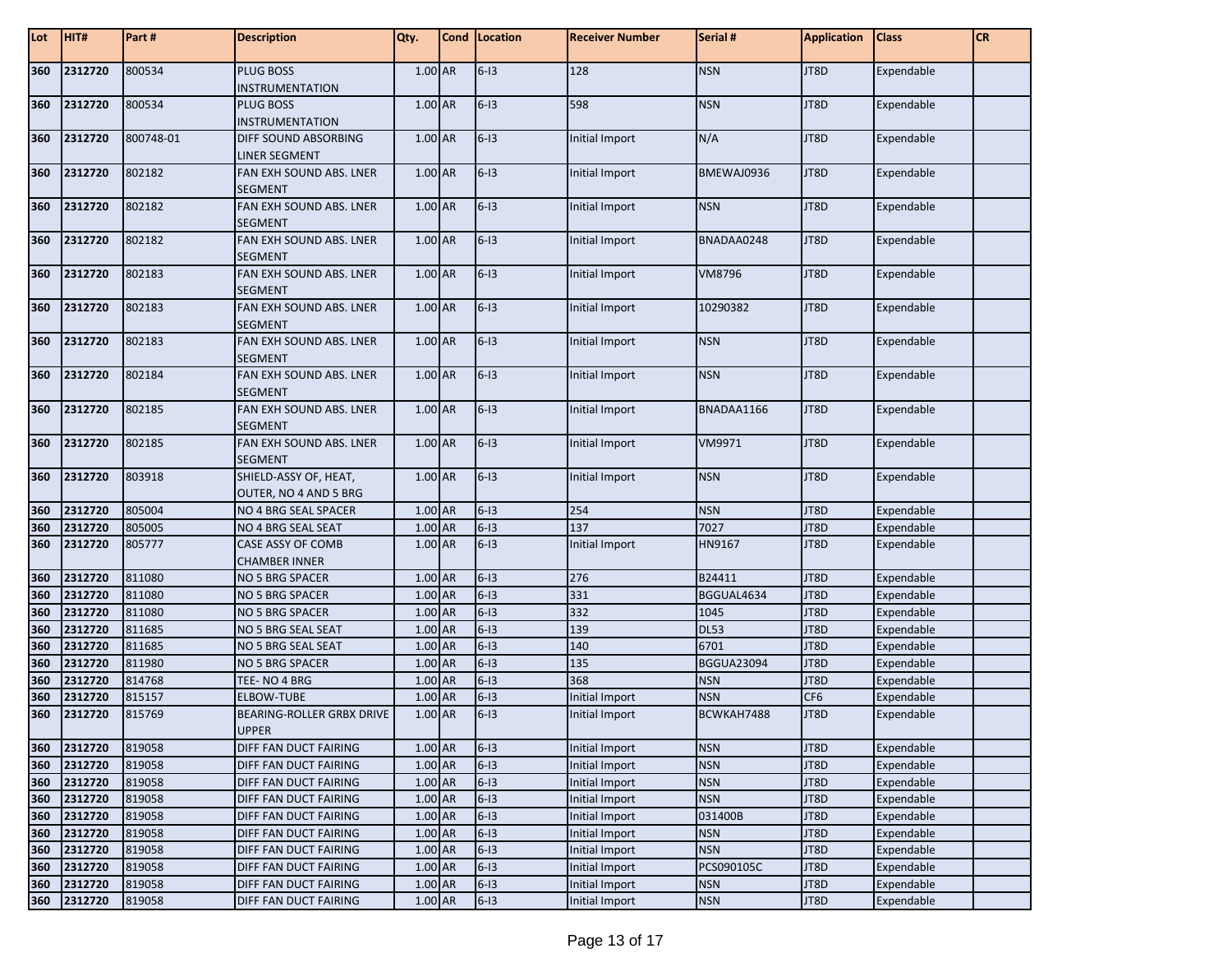| Lot | HIT#        | Part#      | <b>Description</b>                              | Qty.    | Cond   Location | <b>Receiver Number</b> | Serial #            | <b>Application</b> | <b>Class</b> | <b>CR</b> |
|-----|-------------|------------|-------------------------------------------------|---------|-----------------|------------------------|---------------------|--------------------|--------------|-----------|
| 360 | 2312720     | 819059     | RIGHT IGNITER PLUG FAIRING                      | 1.00 AR | $6-13$          | Initial Import         | <b>NSN</b>          | JT8D               | Expendable   |           |
| 360 | 2312720     | 819059     | RIGHT IGNITER PLUG FAIRING                      | 1.00 AR | $6-13$          | Initial Import         | <b>NSN</b>          | JT8D               | Expendable   |           |
| 360 | 2312720     | 819059     | RIGHT IGNITER PLUG FAIRING                      | 1.00 AR | $6-13$          | Initial Import         | <b>NSN</b>          | JT8D               | Expendable   |           |
| 360 | 2312720     | 819059     | RIGHT IGNITER PLUG FAIRING                      | 1.00 AR | $6-13$          | Initial Import         | <b>NSN</b>          | JT8D               | Expendable   |           |
| 360 | 2312720     | 819059     | RIGHT IGNITER PLUG FAIRING                      | 1.00 AR | $6-13$          | Initial Import         | <b>NSN</b>          | JT8D               | Expendable   |           |
| 360 | 2312720     | 819059     | RIGHT IGNITER PLUG FAIRING                      | 1.00 AR | $6-13$          | Initial Import         | <b>NSN</b>          | JT8D               | Expendable   |           |
| 360 | 2312720     | 819059     | RIGHT IGNITER PLUG FAIRING                      | 1.00 AR | $6-13$          | Initial Import         | <b>NSN</b>          | JT8D               | Expendable   |           |
| 360 | 2312720     | 820274     | SPACER ASSY-NO 3 BRG                            | 1.00 AR | $6-13$          | 338                    | <b>NSN</b>          | JT8D               | Expendable   |           |
| 360 | 2312720     | JA776629   | NO 4 1/2 - 6 BRG INT PRESS<br><b>TUBE GUIDE</b> | 1.00 AR | $6-13$          | Initial Import         | <b>NSN</b>          | JT8D               | Expendable   |           |
| 360 | 2312720     | JA776629   | NO 4 1/2 - 6 BRG INT PRESS<br><b>TUBE GUIDE</b> | 1.00 AR | $6-13$          | Initial Import         | <b>NSN</b>          | JT8D               | Expendable   |           |
| 361 | 2312721     | 440776     | NO 4 1/2 BRG INN RACE RTNG<br><b>NUT</b>        | 1.00 AR | $6 - 14$        | ESN-717497             | 202                 | JT8D               | Expendable   |           |
| 361 | 2312721     | 453779     | NO 4 BRG INN. RACE RTNG<br><b>NUT</b>           | 1.00 AR | $6 - 14$        | ESN-717497             | 9125                | JT8D               | Expendable   |           |
| 361 | 2312721     | 487242     | NUT NO 4 1/2 BRG TUBE                           | 1.00 AR | $6 - 14$        | ESN-717497             | 27606               | JT8D               | Expendable   |           |
| 361 | 2312721     | 5003662-01 | GEAR-ASSY, OF SPUR, FR ACCY<br><b>DRIVE</b>     | 1.00 AR | $6-14$          | ESN-717497             | E83942              | JT8D               | Expendable   |           |
| 361 | 2312721     | 521383     | <b>KEY WASHER</b>                               | 1.00 AR | $6-14$          | ESN-717497             | <b>NSN</b>          | JT8D               | Expendable   |           |
| 361 | 2312721     | 525960     | SPACER-SEAL                                     | 1.00 AR | $6-14$          | ESN-717497             | PXM19028            | JT8D               | Expendable   |           |
| 361 | 2312721     | 525961     | SPACER SEAL                                     | 1.00 AR | $6 - 14$        | ESN-717497             | B01711              | JT8D               | Expendable   |           |
| 361 | 2312721     | 525962     | SPACER-SEAL                                     | 1.00 AR | $6 - 14$        | ESN-717497             | C9619               | JT8D               | Expendable   |           |
| 361 | 2312721     | 538948     | NUT-BRG RTNG, EXT THD<br>4.375-16-LH-X1.542     | 1.00 AR | $6-14$          | ESN-717497             | 3390                | JT8D               | Expendable   |           |
| 361 | 2312721     | 538949     | NO 4 1/2 BRG SEAL LINER<br>SPACER               | 1.00 AR | $6 - 14$        | ESN-717497             | 50                  | JT8D               | Expendable   |           |
| 361 | 2312721     | 547640     | LOCK-TURB SHAFT CPLG                            | 1.00 AR | $6 - 14$        | ESN-717497             | 60                  | JT8D               | Expendable   |           |
| 361 | 2312721     | 547650     | SPACER-NO 4 1/2 BRG                             | 1.00 AR | $6 - 14$        | ESN-717497             | ATAT72              | JT8D               | Expendable   |           |
| 361 | 2312721     | 571873     | <b>KEY WASHER</b>                               | 1.00 AR | $6 - 14$        | ESN-717497             |                     | JT8D               | Expendable   |           |
| 361 | 2312721     | 676900     | NO 5 BRG OUTER RTNG NUT                         | 1.00 AR | $6-14$          | ESN-717497             | ATAT96              | JT8D               | Expendable   |           |
|     | 361 2312721 | 711224     | NO 5 BRG DAMPER                                 | 1.00 AR | $6 - 14$        | ESN-717497             | 82                  | JT8D               | Expendable   |           |
| 361 | 2312721     | 725537     | <b>NO 5 BRG HOUSING</b>                         | 1.00 AR | $6 - 14$        | Initial Import         | <b>NSN</b>          | JT8D               | Expendable   |           |
| 361 | 2312721     | 725537     | NO 5 BRG HOUSING                                | 1.00 AR | $6 - 14$        | ESN-717497             | UV3421              | JT8D               | Expendable   |           |
| 361 | 2312721     | 728981     | SPACER-SEAL                                     | 1.00 AR | $6 - 14$        | ESN-717497             | B28369              | JT8D               | Expendable   |           |
| 361 | 2312721     | 738175     | NO 5 BEARING                                    | 1.00 AR | $6 - 14$        | ESN-717497             | 1985                | JT8D               | Expendable   |           |
| 361 | 2312721     | 740260     | NUT-BRG RTNG, INTERNAL<br>THD                   | 1.00 AR | $6 - 14$        | ESN-717497             | B32979-10           | JT8D               | Expendable   |           |
| 361 | 2312721     | 740263     | NO 1 BRG STOP                                   | 1.00 AR | $6 - 14$        | ESN-717497             | 2154                | JT8D               | Expendable   |           |
| 361 | 2312721     | 751166     | NO 4 1/2 BEARING                                | 1.00 AR | $6 - 14$        | ESN-717497             | J2222               | JT8D               | Expendable   |           |
| 361 | 2312721     | 757937     | SHAFT-GRBX DR                                   | 1.00 AR | $6 - 14$        | ESN-717497             | <b>BEFGAA003776</b> | JT8D               | Expendable   |           |
| 361 | 2312721     | 758280     | NO 1 BRG SEAL SEAT                              | 1.00 AR | $6 - 14$        | ESN-717497             | A2321               | JT8D               | Expendable   |           |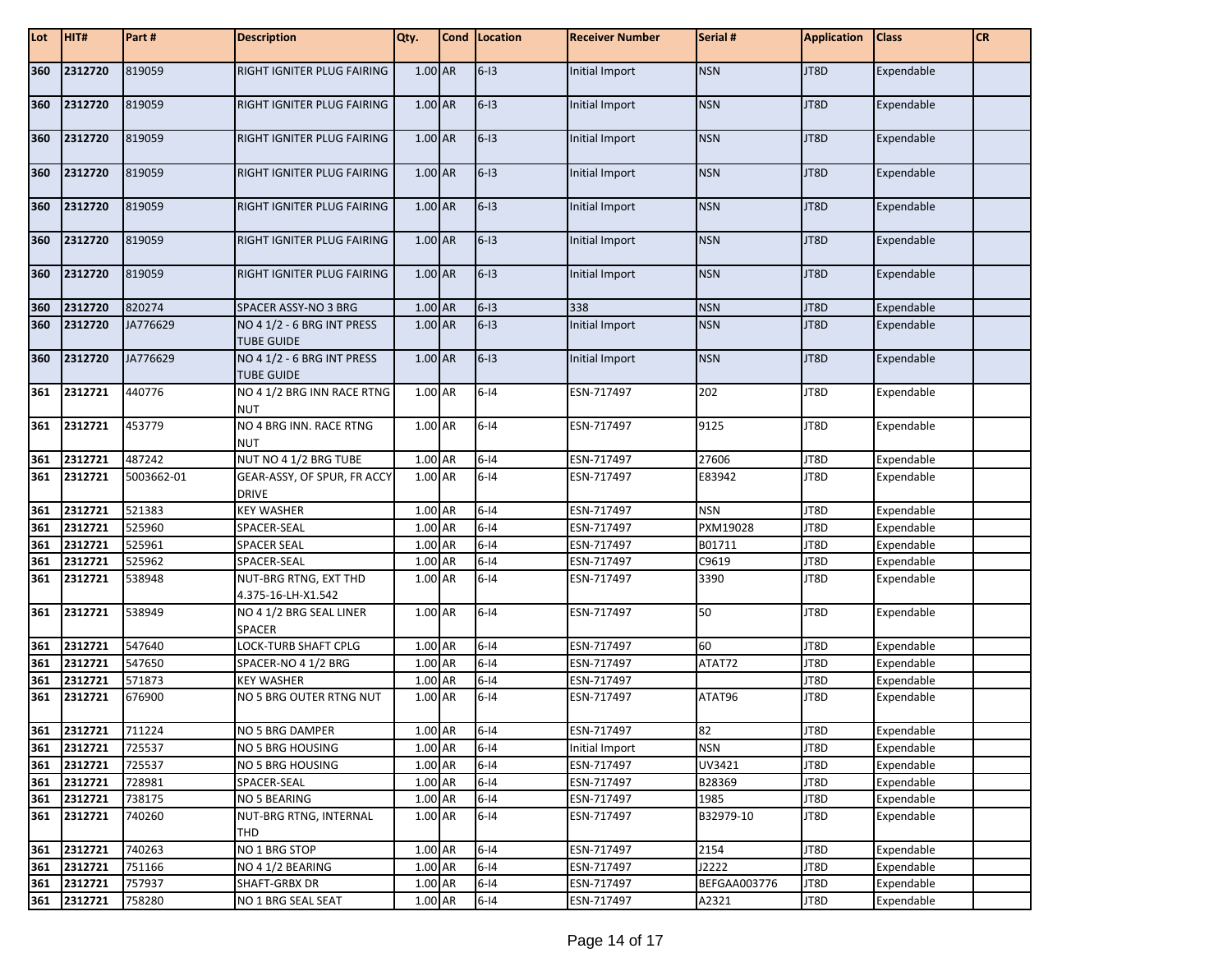| Lot | HIT#        | Part#      | <b>Description</b>                                    | Qty.      | Cond Location | <b>Receiver Number</b> | Serial #       | <b>Application</b> | <b>Class</b> | <b>CR</b> |
|-----|-------------|------------|-------------------------------------------------------|-----------|---------------|------------------------|----------------|--------------------|--------------|-----------|
| 361 | 2312721     | 758968     | TURB SHAFT COUPLING LOCK                              | $1.00$ AR | $6-14$        | ESN-717497             | <b>NSN</b>     | JT8D               | Expendable   |           |
| 361 | 2312721     | 759595     | RETAINING RING                                        | 1.00 AR   | $6-14$        | ESN-717497             |                | JT8D               | Expendable   |           |
| 361 | 2312721     | 761461     | TUBE ASSY OF SENSING TURB<br><b>COOLING AIR OUTER</b> | 1.00 AR   | $6-14$        | ESN-717497             | <b>NSN</b>     | JT8D               | Expendable   |           |
| 361 | 2312721     | 761466     | TUBE ASSY OF PS3 BLEED<br>CONTROL OUTER               | 1.00 AR   | $6-14$        | ESN-717497             | <b>NSN</b>     | JT8D               | Expendable   |           |
| 361 | 2312721     | 762480     | <b>COLLAR RTNG</b>                                    | 4.00 AR   | $6-14$        | Initial Import         | N/A            | JT8D               | Expendable   |           |
| 361 | 2312721     | 762481     | SPACER-SLEEVE                                         | 2.00 AR   | $6-14$        | Initial Import         | N/A            | JT8D               | Expendable   |           |
| 361 | 2312721     | 767455     | VALVE ASSY-AIR CHECK, NO 4<br><b>BEARING</b>          | 1.00 AR   | $6 - 14$      | ESN-717497             | <b>NSN</b>     | JT8D               | Rotable      |           |
| 361 | 2312721     | 767989     | SHIELD-ASSY OF, HEAT, TURB                            | 1.00 AR   | $6-14$        | Initial Import         | <b>NSN</b>     | JT8D               | Expendable   |           |
| 361 | 2312721     | 767989     | SHIELD-ASSY OF, HEAT, TURB                            | 1.00 AR   | $6-14$        | Initial Import         | <b>NSN</b>     | JT8D               | Expendable   |           |
| 361 | 2312721     | 767989     | SHIELD-ASSY OF, HEAT, TURB                            | 1.00 AR   | $6 - 14$      | Initial Import         | <b>NSN</b>     | JT8D               | Expendable   |           |
| 361 | 2312721     | 767989     | SHIELD-ASSY OF, HEAT, TURB                            | 1.00 AR   | $6-14$        | Initial Import         | <b>NSN</b>     | JT8D               | Expendable   |           |
| 361 | 2312721     | 767989     | SHIELD-ASSY OF, HEAT, TURB                            | 1.00 AR   | $6-14$        | Initial Import         | <b>NSN</b>     | JT8D               | Expendable   |           |
| 361 | 2312721     | 767989     | SHIELD-ASSY OF, HEAT, TURB                            | 1.00 AR   | $6 - 14$      | Initial Import         | <b>NSN</b>     | JT8D               | Expendable   |           |
| 361 | 2312721     | 770627     | NO 4 BEARING DUPLEX                                   | 1.00 AR   | $6-14$        | ESN-717497             | BGGUAL1490-1-2 | JT8D               | Expendable   |           |
| 361 | 2312721     | 771440     | TURBINE SHAFT COUPLING                                | 1.00 AR   | $6-14$        | ESN-717497             | <b>NSN</b>     | JT8D               | Expendable   |           |
| 361 | 2312721     | 772286     | 1 ST STAGE SEAL ASSY                                  | 1.00 AR   | $6-14$        | Initial Import         | M10738         | JT8D               | Expendable   |           |
| 361 | 2312721     | 772616     | <b>RTNG RING</b>                                      | 2.00 AR   | $6-14$        | ESN-717497             |                | JT8D               | Expendable   |           |
| 361 | 2312721     | 772617     | SPRING-HELICAL<br><b>COMPRESSION</b>                  | 2.00 AR   | $6-14$        | ESN-717497             |                | JT8D               | Expendable   |           |
| 361 | 2312721     | 772622     | REAR AIRBLEED MANIFOLD                                | 1.00 AR   | $6-14$        | ESN-717497             |                | JT8D               | Rotable      |           |
| 361 | 2312721     | 772626     | TUBE TRANSFER, SHORT                                  | 2.00 AR   | $6-14$        | Initial Import         | N/A            | JT8D               | Expendable   |           |
| 361 | 2312721     | 772626     | TUBE TRANSFER, SHORT                                  | 1.00 AR   | $6-14$        | Initial Import         | N/A            | JT8D               | Expendable   |           |
| 361 | 2312721     | 774389     | POWER CONNECTING LINK                                 | 1.00 AR   | $6-14$        | ESN-717497             | <b>NSN</b>     | JT8D               | Expendable   |           |
| 361 | 2312721     | 776730     | NO 2 BRG SEAL ASSY                                    | 1.00 AR   | $6 - 14$      | Initial Import         | <b>NSN</b>     | JT8D               | Expendable   |           |
| 361 | 2312721     | 777848     | REAR COMP FAN DUCT FRONT<br><b>FAIRING</b>            | 1.00 AR   | $6-14$        | Initial Import         | 072701HH       | JT8D               | Expendable   |           |
| 361 | 2312721     | 778590     | <b>SHUTOFF CONNECTING LINK</b>                        | 1.00 AR   | $6 - 14$      | ESN-717497             | <b>NSN</b>     | JT8D               | Expendable   |           |
| 361 | 2312721     | 778926     | SPACER-NO 6 BRG SEAL                                  | 1.00 AR   | $6-14$        | ESN-717497             | E6611          | JT8D               | Expendable   |           |
|     | 361 2312721 | 781291     | COVER PLATE-ACCESS,<br>DIFFUSER FAN DUCT FAIRING      | 1.00 AR   | $6 - 14$      | ESN-717497             | <b>NSN</b>     | JT8D               | Expendable   |           |
| 361 | 2312721     | 796766-001 | 7 TO 8 SPACER                                         | 1.00 AR   | $6-14$        | Initial Import         | UL6895         | JT8D               | Expendable   |           |
| 361 | 2312721     | 798155     | T-2 INNER AIRSEAL                                     | 1.00 AR   | $6 - 14$      | Initial Import         | B432AA0415     | JT8D               | Expendable   |           |
| 361 | 2312721     | 798155     | T-2 INNER AIRSEAL                                     | 1.00 AR   | $6-14$        | Initial Import         | B43AA0366      | JT8D               | Expendable   |           |
| 361 | 2312721     | 798157-002 | RING-ASSY OF, AIR SEAL,<br>TURB 2 STG                 | 1.00 AR   | $6 - 14$      | Initial Import         | 74/8           | JT8D               | Expendable   |           |
| 361 | 2312721     | 798157-002 | RING-ASSY OF, AIR SEAL,<br>TURB 2 STG                 | 1.00 AR   | $6 - 14$      | Initial Import         | 32/37          | JT8D               | Expendable   |           |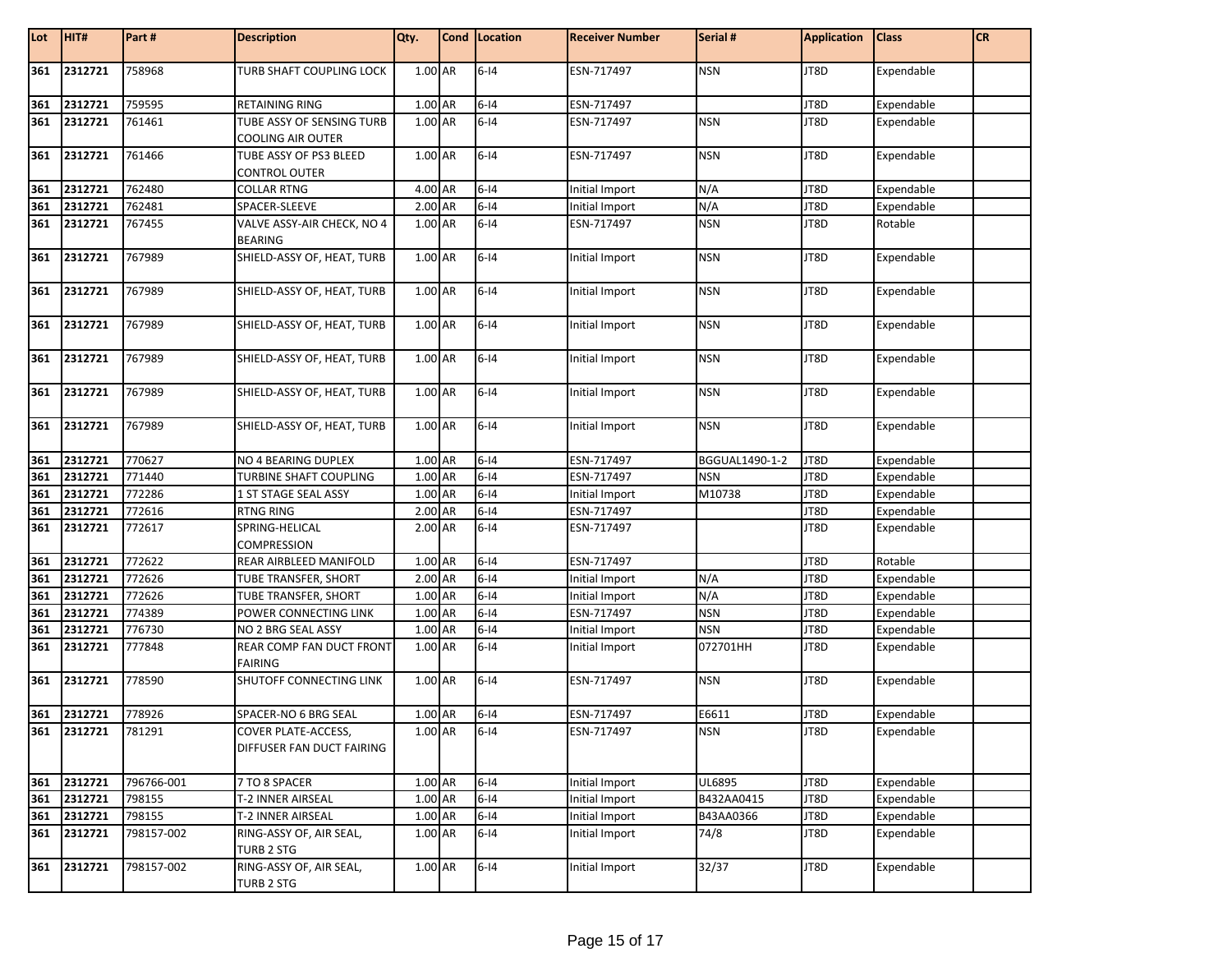| Lot        | HIT#                       | Part#      | <b>Description</b>                              | Qty.      | Cond Location | <b>Receiver Number</b> | Serial #          | <b>Application</b> | <b>Class</b> | <b>CR</b> |
|------------|----------------------------|------------|-------------------------------------------------|-----------|---------------|------------------------|-------------------|--------------------|--------------|-----------|
| 361        | 2312721                    | 801334     | DUCT-ASSY OF, AIR, COOLING,<br>TURB ROTOR, 1STG | 1.00 AR   | $6 - 14$      | Initial Import         | 0028              | JT8D               | Expendable   |           |
| 361        | 2312721                    | 801673     | DIFF BLEED VALVE                                | 1.00 AR   | $6-14$        | ESN-717497             | 0712              | JT8D               | Rotable      |           |
| 361        | 2312721                    | 802107     | SHIELD-ASSY OF, HEAT, INR,<br>NO 4 AND 5 BRG    | 1.00 AR   | $6-14$        | Initial Import         | 1664              | JT8D               | Expendable   |           |
| 361        | 2312721                    | 803605     | SUPPORT ASSY-FR ACCY                            | 1.00 AR   | $6 - 14$      | ESN-717497             | <b>NSN</b>        | JT8D               | Expendable   |           |
| 361        | 2312721                    | 803912     | PLATE-RTNG, NO 5 BRG                            | 1.00 AR   | $6 - 14$      | ESN-717497             | ATAT37            | JT8D               | Expendable   |           |
| 361        | 2312721                    | 803918     | SHIELD-ASSY OF, HEAT,<br>OUTER, NO 4 AND 5 BRG  | 1.00 AR   | $6-14$        | Initial Import         | <b>NSN</b>        | JT8D               | Expendable   |           |
| 361        | 2312721                    | 804661-002 | T-3 INNER AIRSEAL                               | 1.00 AR   | $6 - 14$      | Initial Import         | B433AA0396        | JT8D               | Expendable   |           |
| 361        | 2312721                    | 804662     | T-4 INNER AIRSEAL                               | 1.00 AR   | $6-14$        | Initial Import         | WC8096            | JT8D               | Expendable   |           |
| 361        | 2312721                    | 804662-001 | T-4 INNER AIRSEAL                               | 1.00 AR   | $6-14$        | Initial Import         | <b>BLDLC79121</b> | JT8D               | Expendable   |           |
|            | 2312721                    | 804662-001 | T-4 INNER AIRSEAL                               | 1.00 AR   | $6 - 14$      | Initial Import         | BLDLCW1372        | JT8D               | Expendable   |           |
| 361<br>361 | 2312721                    | 805004     | NO 4 BRG SEAL SPACER                            | 1.00 AR   | $6-14$        | ESN-717497             | BGNKAA0036        | JT8D               | Expendable   |           |
| 361        | 2312721                    | 805169     | <b>BAFFLE SET-NO 4 BRG</b>                      | 1.00 AR   | $6 - 14$      | ESN-717497             | 9687              | JT8D               | Expendable   |           |
| 361        | 2312721                    | 811080     | NO 5 BRG SPACER                                 | 1.00 AR   | $6-14$        | ESN-717497             | BGGUAM5511        | JT8D               | Expendable   |           |
| 361        | 2312721                    | 811685     | NO 5 BRG SEAL SEAT                              | $1.00$ AR | $6 - 14$      | ESN-717497             | <b>NG427</b>      | JT8D               | Expendable   |           |
| 361        | 2312721                    | 814341     | NO 5 BRG SEAL ASSY                              | 1.00 AR   | $6 - 14$      | Initial Import         | <b>NSN</b>        | JT8D               | Expendable   |           |
| 361        | 2312721                    | 814341     | NO 5 BRG SEAL ASSY                              | 1.00 AR   | $6-14$        | ESN-717497             | BGGUAL0092        | JT8D               | Expendable   |           |
| 361        | 2312721                    | 815025-101 | T-2 INNER AIRSEAL RING ASSY                     | 1.00 AR   | $6-14$        | Initial Import         | 50/6              | JT8D               | Expendable   |           |
| 361        | 2312721                    | 815027-01  | T-2 INNER AIRSEAL RING ASSY                     | 1.00 AR   | $6-14$        | Initial Import         | 1814              | JT8D               | Expendable   |           |
| 361        | 2312721                    | 819058     | DIFF FAN DUCT FAIRING                           | 1.00 AR   | $6-14$        | ESN-717497             | <b>NSN</b>        | JT8D               | Expendable   |           |
| 361        | 2312721                    | 820396     | TUBE-ASSY OF, TRANSFER,<br><b>SEAL RING</b>     | 2.00 AR   | $6-14$        | ESN-717497             |                   | JT8D               | Expendable   |           |
| 361        | 2312721                    | 821919     | 9 TO 10 SPACER                                  | 1.00 AR   | $6-14$        | Initial Import         | <b>TU9809</b>     | JT8D               | Expendable   |           |
| 361        | 2312721                    | 821923     | 10 TO 11 SPACER                                 | 1.00 AR   | $6 - 14$      | Initial Import         | B520AA0055        | JT8D               | Expendable   |           |
| 361        | 2312721                    | 822683     | NO 4 BRG SEAL SEAT                              | 1.00 AR   | $6 - 14$      | ESN-717497             | 7122              | JT8D               | Expendable   |           |
| 362        | 2312722                    | 5000155-01 | FAN EXIT STATOR SEGMENTS                        | $1.00$ AR | $6-15$        | 354                    | <b>NSN</b>        | JT8D               | Expendable   |           |
| 362        | 2312722                    | 5000155-01 | FAN EXIT STATOR SEGMENTS                        | 1.00 AR   | $6-15$        | 355                    | <b>NSN</b>        | JT8D               | Expendable   |           |
| 362        | 2312722                    | 5000155-01 | FAN EXIT STATOR SEGMENTS                        | 1.00 AR   | $6-15$        | 356                    | <b>NSN</b>        | JT8D               | Expendable   |           |
| 362        | 2312722                    | 5000155-01 | FAN EXIT STATOR SEGMENTS                        | 1.00 AR   | $6-15$        | 357                    | <b>NSN</b>        | JT8D               | Expendable   |           |
| 362        | 2312722                    | 762550-001 | DUCT SEGMENT ASSY OF,<br>INNER FR, FAN EXH      | 1.00 AR   | $6-15$        | Initial Import         | <b>NSN</b>        | JT8D               | Expendable   |           |
|            |                            | 778870     | <b>FRONT TURBINE CASE</b>                       | 1.00 AR   | $6-15$        | Initial Import         | VT0607            | JT8D               | Expendable   |           |
|            | 362 2312722<br>362 2312722 | 798220     | FAN EXIT STATOR SEGMENTS                        | 1.00 AR   | $6-15$        | 341                    | <b>NSN</b>        | JT8D               | Expendable   |           |
| 362        | 2312722                    | 798220     | FAN EXIT STATOR SEGMENTS                        | 1.00 AR   | $6-15$        | 342                    | <b>NSN</b>        | JT8D               | Expendable   |           |
| 362        | 2312722                    | 798220     | FAN EXIT STATOR SEGMENTS                        | 1.00 AR   | $6-15$        | 343                    | <b>NSN</b>        | JT8D               | Expendable   |           |
| 362        | 2312722                    | 798220     | FAN EXIT STATOR SEGMENTS                        | 1.00 AR   | $6-15$        | 344                    | <b>NSN</b>        | JT8D               | Expendable   |           |